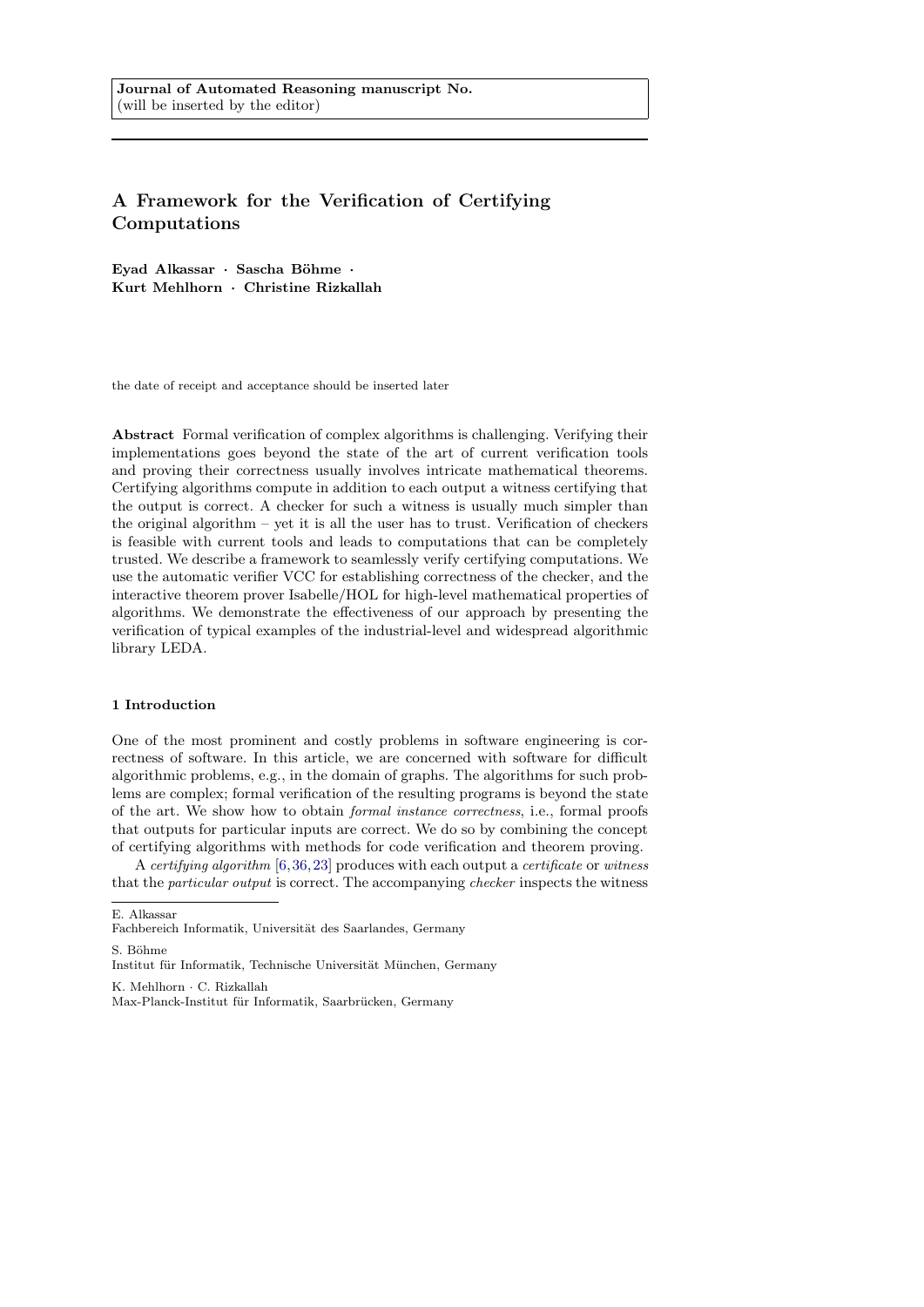<span id="page-1-0"></span>

Fig. 1: The top figure shows the I/O behavior of a conventional program for IObehavior  $(\varphi, \psi)$ . The user feeds an input x satisfying  $\varphi(x)$  to the program and the program returns an output y satisfying  $\psi(x, y)$ . A certifying algorithm for IObehavior  $(\varphi, \psi)$  computes y and a witness w. The checker C accepts the triple  $(x, y, w)$  if and only if w is a valid witness for the postcondition  $\psi(x, y)$ , i.e., proves  $\psi(x,y)$ .

and accepts it if the witness proves that  $y$  is a correct output for input  $x$ . Otherwise, the checker rejects the output or witness as buggy. Figure [1](#page-1-0) contrasts a standard algorithm with a certifying algorithm for IO-behavior  $(\varphi, \psi)$ . An algorithm for IObehavior  $(\varphi, \psi)$  receives an input x satisfying a precondition  $\varphi(x)$  and is supposed to deliver an output y satisfying the postcondition  $\psi(x, y)$ . We call such a y a correct output. If the input does not satisfy the precondition, the result of the computation is unspecified. A user of a standard algorithm has, in general, no means to know that y is a correct output and has not been compromised by a bug.

A certifying algorithm with input x outputs y and a witness  $w$ . The triple  $(x, y, w)$  is then fed to the accompanying checker. The checker accepts the triple if w proves that y is a correct output for x. Otherwise, the checker rejects. If the checker accepts, the user may proceed with complete confidence that output  $y$  has not been compromised by a bug. If the checker rejects, either  $y$  is incorrect or  $w$ is not a proof of the correctness of  $y$ .

Certifying algorithms are a key design principle of the algorithmic library LEDA [\[24\]](#page-31-2): Checkers are an integral part of the library and may (optionally) be invoked after every execution of a LEDA algorithm. Adoption of the principle greatly improved the reliability of the library. However, how can one be sure that the checker programs are correct? The third author used to answer: "Checkers are simple programs with little algorithmic complexity. Hence one may assume that their implementations are correct."

We take the certifying-algorithms approach a step further by developing a methodology for the verification of certifying computations. We demonstrate it on three examples: connectivity of graphs, single-source shortest paths in graphs with nonnegative edge weights, and maximum cardinality matching in graphs. The latter is one of the more complex algorithms in LEDA. The description of the algorithm and its implementation in [\[24\]](#page-31-2) comprises 15 pages. In contrast, the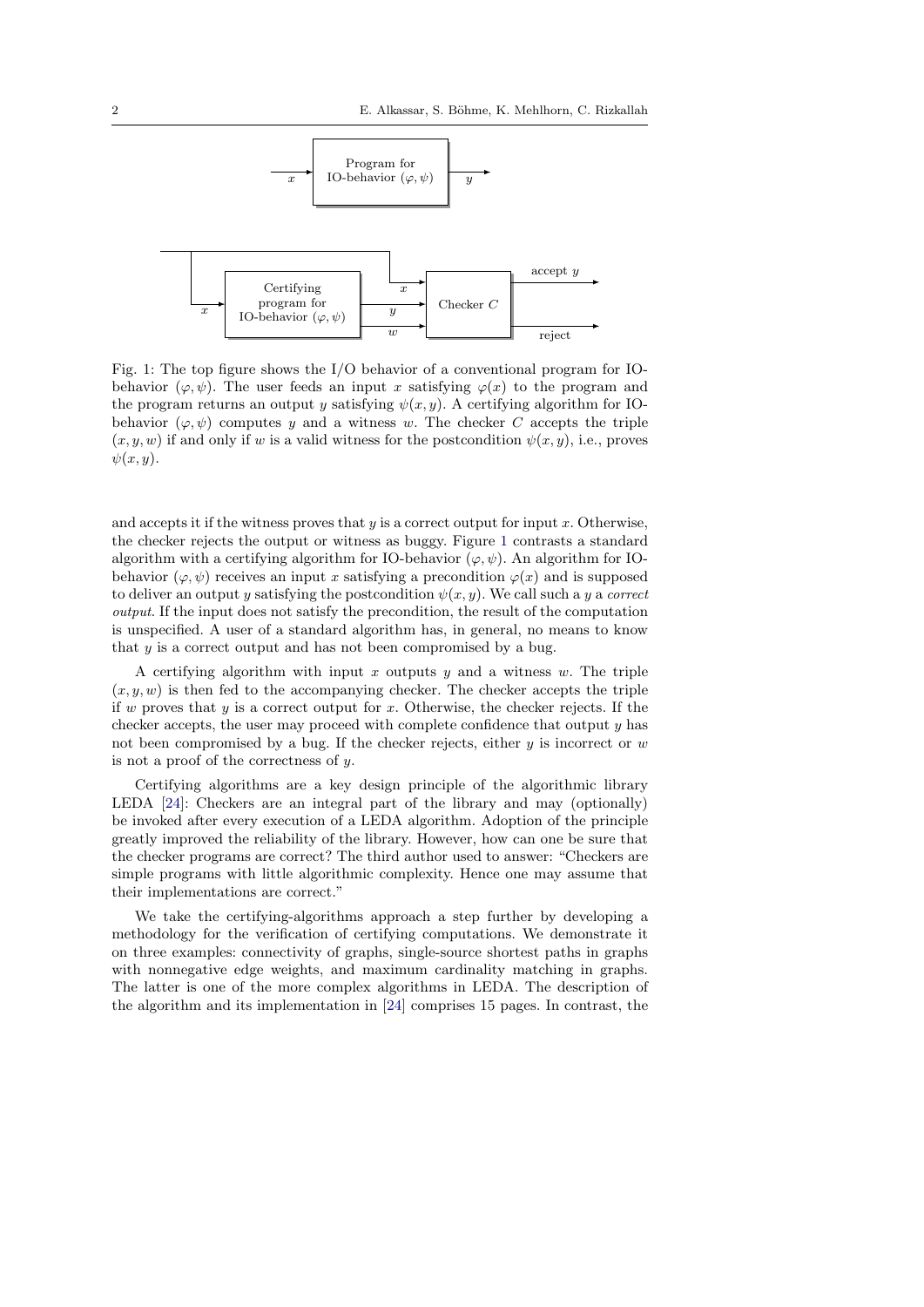checker is less than a page. Our formalization revealed that the checker program in LEDA is incomplete.

We introduce our methodology in Section [2](#page-2-0) and give detailed case studies in Section [4](#page-6-0) before evaluating our approach and the obtained results in Section [5.](#page-26-0) In Section [3](#page-5-0) we survey the verification tools VCC and Isabelle/HOL. Section [6](#page-28-0) discusses related work and Section [7](#page-29-0) offers conclusions. The companion web page [http://www21.in.tum.de/~boehmes/certifying\\_computations.html](http://www21.in.tum.de/~boehmes/certifying_computations.html) contains additional material, in particular, the program listings including VCC annotations and the Isabelle/HOL proofs.

This article is a revised and extended version of a paper published by the same authors at CAV 2011 [\[1\]](#page-30-1). We added two case studies to underline the feasibility and elegance of our approach. Moreover, we strengthened and simplified our approach. We now prove total correctness of the checkers and not only partial correctness, and we establish that the checker accepts a triple  $(x, y, w)$  if and only if w is a valid witness for output y. Previously, we only proved soundness and not completeness. The simplification results from dropping concrete specifications in VCC. This goes along with more succinct specifications and proofs for our original case study thanks to a new version of VCC. We modified our original case study accordingly.

# <span id="page-2-0"></span>2 Outline of Methodology

We consider algorithms taking an input from a set  $X$  and producing an output in a set Y and a witness in a set W. The input  $x \in X$  is supposed to satisfy a precondition  $\varphi(x)$  and the input together with the output  $y \in Y$  is supposed to satisfy a postcondition  $\psi(x, y)$ . A witness predicate for a specification with precondition  $\varphi$ and postcondition  $\psi$  is a predicate  $W \subseteq X \times Y \times W$ , where W is a set of witnesses, with the following witness property:

<span id="page-2-2"></span>
$$
\varphi(x) \land \mathcal{W}(x, y, w) \longrightarrow \psi(x, y) \tag{1}
$$

In contrast to algorithms which work on abstract sets  $X, Y$ , and  $W$ , programs as their implementations operate on concrete representations of abstract objects. We use  $\overline{X}$ ,  $\overline{Y}$ , and  $\overline{W}$  for the set of representations of objects in X, Y, and W, respectively and assume mappings  $i_X : \overline{X} \to X$ ,  $i_Y : \overline{Y} \to Y$ , and  $i_W : \overline{W} \to Y$ W. The checker program C receives a triple  $(\overline{x}, \overline{y}, \overline{w})$  and is supposed to check whether it fulfils the witness property. More precisely, let  $x = i_X(\overline{x})$ ,  $y = i_Y(\overline{y})$ , and  $w = i_W(\overline{w})$ . If  $\neg \varphi(x)$ , C may do anything (run forever or halt with an arbitrary output). If  $\varphi(x)$ , C must halt and either accept or reject. It is supposed to accept if  $W(x, y, w)$  holds and supposed to reject otherwise. The following proof obligations arise:

- Checker Correctness: A proof that C checks the witness predicate assuming that the precondition<sup>[1](#page-2-1)</sup> holds, i.e., on input  $(\overline{x}, \overline{y}, \overline{w})$  and with  $x = i_X(\overline{x}), y = i_Y(\overline{y}),$ and  $w = i_W(\overline{w})$ :
	- 1. If  $\varphi(x)$ , C halts.
	- 2. If  $\varphi(x)$  and  $\mathcal{W}(x, y, w)$ , C accepts, and if  $\varphi(x)$  and  $\neg \mathcal{W}(x, y, w)$ , C rejects. In other words, if  $\varphi(x)$ , C accepts if and only if  $\mathcal{W}(x, y, w)$ , and C rejects if and only if  $\neg \mathcal{W}(x, y, w)$ .

<span id="page-2-1"></span> $^{\rm 1}$  We stress that the checker has the same precondition as the algorithm.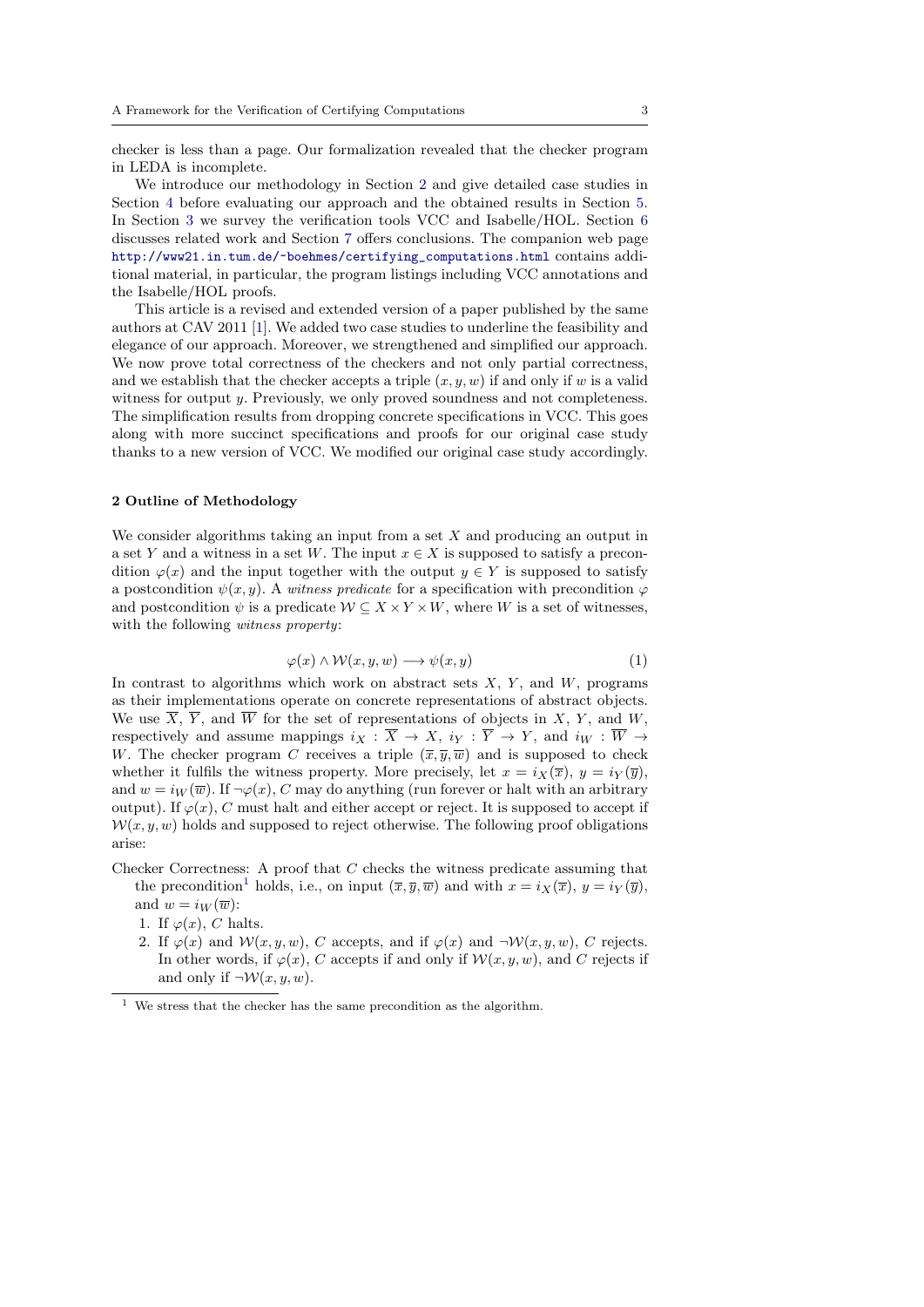<span id="page-3-0"></span>

Fig. 2: Verification Framework

Witness Property: A proof for the implication [\(1\)](#page-2-2).

**Theorem 1** Assume that the proof obligations are fulfilled. Let  $(\overline{x}, \overline{y}, \overline{w}) \in \overline{X} \times \overline{Y} \times \overline{W}$ and let  $x = i_X(\overline{x}), y = i_Y(\overline{y}),$  and  $w = i_W(\overline{w}).$ 

If C accepts a triple  $(\overline{x}, \overline{y}, \overline{w})$ ,  $\varphi(x) \longrightarrow \psi(x, y)$  by a formal proof. If C rejects a triple  $(\overline{x}, \overline{y}, \overline{w})$ ,  $\neg \varphi(x) \vee \neg \mathcal{W}(x, y, w)$  by a formal proof.

*Proof* If C accepts  $(\overline{x}, \overline{y}, \overline{w})$ , we have  $\varphi(x) \longrightarrow \mathcal{W}(x, y, w)$  by the correctness proof of C. Then by [\(1\)](#page-2-2) we have a formal proof for  $\varphi(x) \longrightarrow \psi(x, y)$ . Conversely, if C rejects the triple, the correctness proof of C establishes  $\neg \varphi(x) \vee \neg \mathcal{W}(x, y, w)$ .

The checker programs for our three examples compute total functions as they use only for-loops for iterations; they use neither while-loops nor recursion. We will give formal termination proofs. If  $x$  violates the precondition, the checkers may give and generally will give nonsensical output or halt with a run-time error.

We next discuss how we fulfill the proof obligations in a *comprehensive* and *effi*cient framework, see Figure [2.](#page-3-0) Comprehensive means that the final proof formally combines (as much as possible at the syntactic level) the correctness arguments for all levels (implementation, abstraction and mathematical theory). Efficient means to use the right tool for the right task. For example, applying a general theorem prover to verify imperative code would involve a lot of language-specific overhead and lead to less automation; similarly, a specialized code verifier is often not powerful enough to cover nontrivial mathematical properties. The aims comprehensiveness and efficiency seem to be conflicting, as different tools usually come with different languages, axiomatization sets, etc. Our solution is to use second-order logic as a common interface language.

LEDA is written in  $C_{++}$  [\[24\]](#page-31-2). Our aim is to verify code which is as close as possible to the original implementation; by this we demonstrate the feasibility of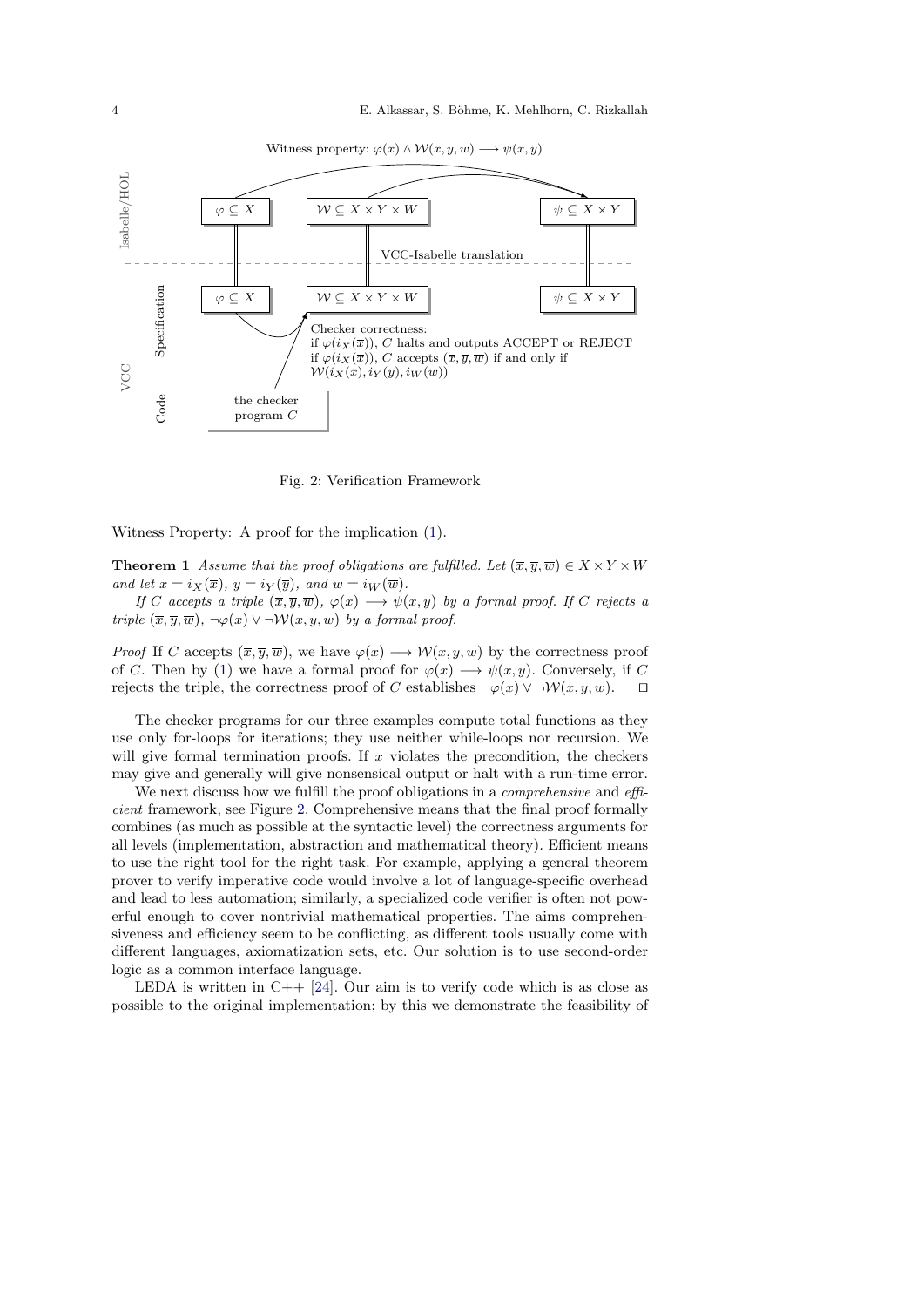verifying already established libraries written in imperative languages such as C. Thus we verify code with VCC [\[14\]](#page-31-3), an automatic code verifier for full C. Our choice is motivated by the maturity of the tool and the provision of an assertion language which is rich enough for our requirements. In the Verisoft XT project [\[38\]](#page-31-4) VCC was successfully used to verify tens of thousands of lines of C code. It offers an assertion language with ghost code and types such as maps and unbounded integers. This gives enough expressiveness to quantify over graphs, labelings, etc. and simplifies the translation to other proof systems. For verifying the mathematical part, we resort to Isabelle/HOL, a higher-order-logic interactive theorem prover [\[26\]](#page-31-5), because of the large amount of already formalized mathematics, its descriptive proof format and its various automatic proof methods and tools. In Section [3](#page-5-0) we review both systems. Figure [2](#page-3-0) shows the workflow for verifying checkers.

- Checker Verification: Starting point is the checker code written in C. Using VCC we annotate the functions and data structures, such that the witness predicate  $W$  can be established as postcondition of the checker function. We define the witness predicate and the pre- and postcondition as well as the mappings  $i_X$ ,  $i<sub>Y</sub>$  and  $i<sub>W</sub>$  as pure mathematical objects using VCC ghost types and ghost functions.
- Export to Isabelle/HOL: Establishing the witness property involves in general nontrivial mathematical reasoning. We therefore translate the precondition, witness predicate, postcondition, and the abstract representations of the input, output, and witness from VCC to Isabelle/HOL. Since we formulated them as pure mathematical objects in VCC, this translation is purely syntactical and does not involve any VCC specifics. The translation could easily be automated.
- Witness Property: We prove the witness property using Isabelle/HOL. It is convenient to formulate this theorem on yet a higher level of abstraction and provide linking proofs to connect the exported VCC predicates with their abstracted counterparts.

We stress that the overall correctness theorem, i.e., the witness property, can be formulated in VCC; this is important for usability. A user of a verified checker only has to look at its VCC specification; the fact that we outsource the proof of the witness property to Isabelle/HOL is of no concern to him. We formulate the witness property as an axiom in VCC. This is sound since we restrict the language for describing the witness property to second-order logic which guarantees that we can express it equivalently in Isabelle's higher-order logic (cf. Section [3\)](#page-5-0). More precisely, since the VCC formulation of the witness property is valid if and only if its translation to Isabelle is valid and since Isabelle is consistent and hence only valid statements can be proven, it is sound to add the witness property as an axiom to VCC.

The reader may wonder, why we do not formally prove the existence of a witness:

$$
\forall x y. \ \varphi(x) \land \psi(x, y) \longrightarrow \exists w. \ \mathcal{W}(x, y, w).
$$

The existence of a witness is part of the correctness argument of the solution algorithm (the shortest-path algorithm, the maximum-matching algorithm) which we do not formalize. Rather, the execution of the solution algorithm establishes the existence of a witness whenever it is called for a specific input  $\bar{x}$ . It returns  $\bar{y}$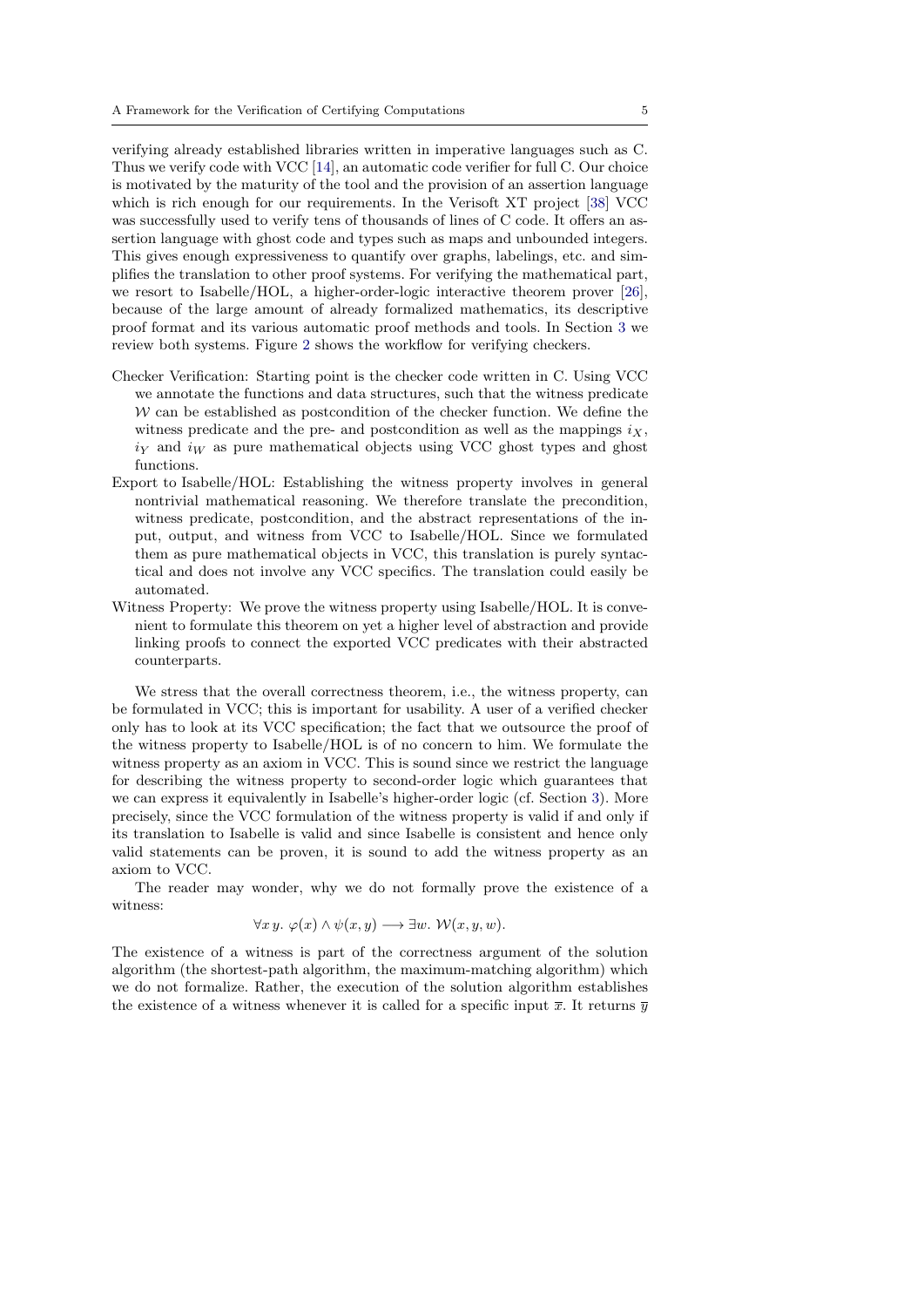and  $\overline{w}$  which we then hand to the checker C. In this way, we obtain formal instance correctness without having to verify the solution algorithm. Of course, this leaves the possibility that the solution algorithm is incorrect and does not always provide a  $\overline{y}$  and  $\overline{w}$  such that the checker accepts  $(\overline{x}, \overline{y}, \overline{w})$ .

For a user, the checker is what counts. The user can trust it, because it has been formally verified. Moreover, if it accepts a triple  $(\overline{x}, \overline{y}, \overline{w})$ , the user can be sure, that  $y$  is a correct output provided that  $x$  satisfied the precondition of the algorithm. This is because the witness property has been formally verified. If the checker rejects a triple the user knows that either  $x$  does not satisfy the precondition or  $(x, y, w)$  does not satisfy the witness predicate. The method by which  $\overline{y}$  and  $\overline{w}$  were produced is of no concern for the user.

The witness property is formulated with respect to a certain IO-behavior  $(\varphi, \psi)$ and not with respect to a particular algorithm realizing the IO-behavior. Therefore a checker can be used in connection with any certifying algorithm for IO-behavior  $(\varphi, \psi)$  that produces the appropriate witnesses.

# <span id="page-5-0"></span>3 Tool Overview: VCC and Isabelle/HOL

VCC [\[14\]](#page-31-3) is an assertional, automatic, deductive code verifier for full C code. Specifications in the form of function contracts, data invariants and loop invariants as well as further annotations, e.g., to maintain inductively defined information or to guide VCC otherwise, are added directly into the C source code. During regular build, these annotations are ignored. From the annotated program, VCC generates verification conditions for (partial and/or total) correctness, which it then tries to discharge using the Boogie verifier [\[3\]](#page-30-2) and the automatic theorem prover Z3 [\[25\]](#page-31-6).

Verification in VCC makes heavy use of ghost data and code, enclosed by ( and ), used for reasoning about the program but omitted from the concrete implementation. VCC provides ghost objects, ghost fields of structured data types, local ghost variables, ghost function parameters, and ghost code. Ghosts can not only use C data types but also additional mathematical data types, e.g., mathematical integers ( $\left\{$ nteger) and natural numbers ( $\mathcal{A}$ ), records (similar to C structures) and maps (with syntax similar to C arrays). VCC ensures that information does not flow from ghost state to non-ghost state, and that all ghost code terminates; these checks guarantee that program execution when projected to non-ghost code is not affected by ghost code.

Isabelle/HOL [\[26\]](#page-31-5) is an interactive theorem prover for classical higher-order logic based on Church's simply-typed lambda calculus. Internally, the system is built on top of an inference kernel which provides only a small number of rules to construct theorems; complex deductions (especially by automatic proof methods) ultimately rely on these rules only. This approach, called LCF due to its pioneering system [\[18\]](#page-31-7), guarantees correctness as long as the inference kernel is correct. Isabelle/HOL comes with a rich set of already formalized theories, among which are natural numbers and integers as well as sets, finite sets and—as a recent addition [\[30\]](#page-31-8)—graphs. New types can also be introduced by defining them as records (isomorphic to tuples with named update and selector functions), among other means. New constants can be introduced, for example, via definitions relative to already existing constants.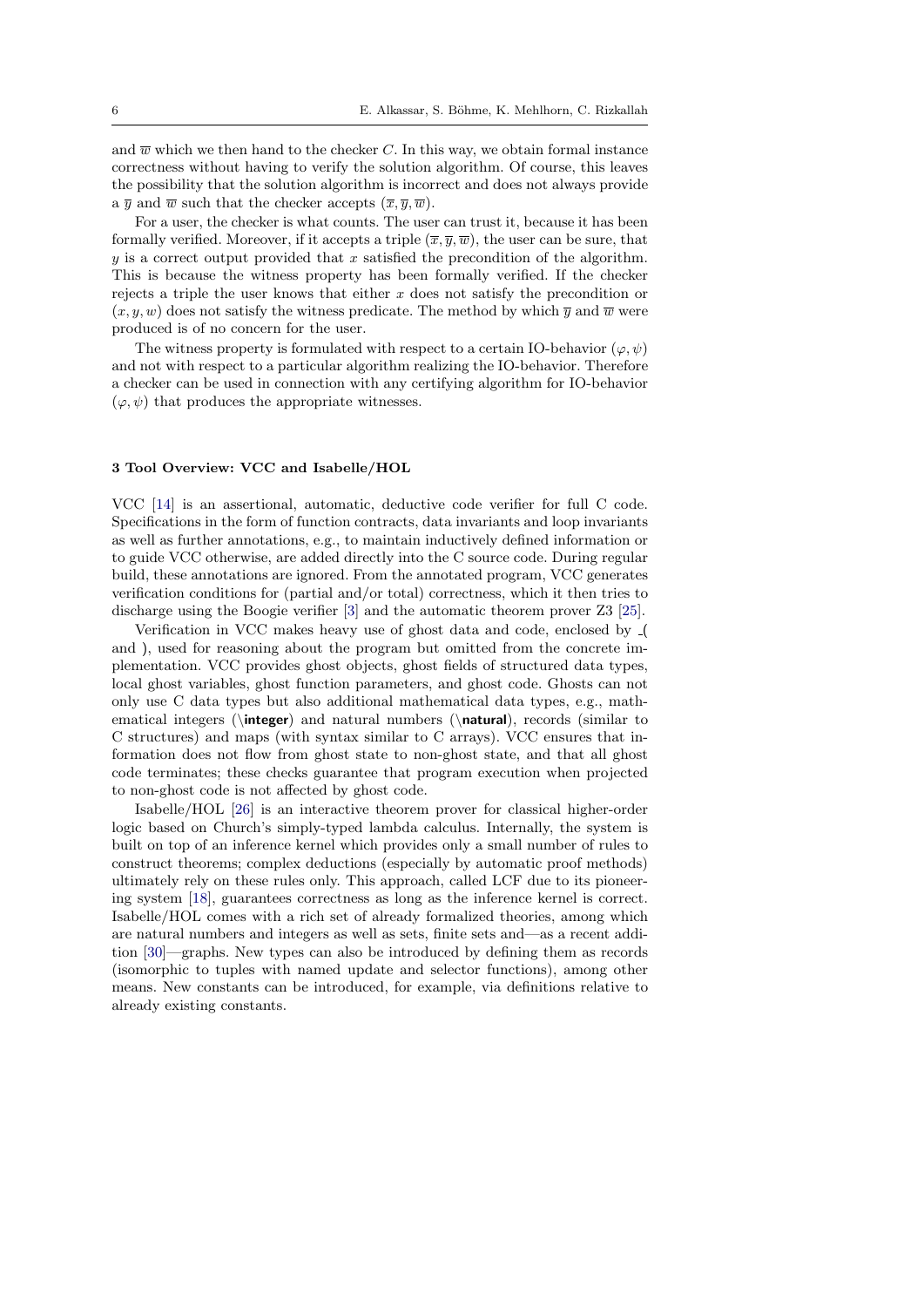Proofs in Isabelle/HOL can be written in a style close to that of mathematical textbooks called Isabelle/Isar. The user structures the proof and the system fills in the gaps by its automatic proof methods. Moreover, one can use locales which provide a method for defining local scopes in which constants are defined and assumptions about them are made. Theorems can be proven in the context of a locale and can use the constants and depend on the assumptions of this locale. A locale can be instantiated to concrete entities if the user is able to show that the latter fulfill the locale assumptions.

We restrict ourselves to a subset of VCC's specification language for the types and propositions that we pass from VCC to Isabelle. Simple types are natural numbers, integers, algebraic datatypes over simple types, and ghost records whose fields are simple types. Rich types are simple types, ghost records whose fields are rich types, and mappings from simple types to rich types. Propositions can be formed by usual logical connectives, quantifiers over variables of rich types, arithmetic expressions, equalities, and user-defined pure, stateless functions whose argument and result types are rich and whose definitions or contracts are again propositions, possibly using pattern matching over algebraic datatypes. This subset of VCC's language is a second-order logic. Any type or function of this logic can be expressed equivalently in Isabelle/HOL, essentially by syntactic rewriting. More precisely, VCC algebraic datatypes can be translated into Isabelle datatypes, VCC ghost records can be translated into Isabelle records, and pure VCC ghost functions can be translated into Isabelle function definitions. The former two translations are sound and complete because the semantics of datatypes and records is the same in both systems; the latter is sound and complete as VCC's underlying logic is subsumed by the higher-order logic of Isabelle/HOL. The translation maps VCC specification types (\bool, \natural, \integer, and map types) to equivalent Isabelle types (bool, nat, int, and function types) and maps VCC expressions comprising logical connectives, quantifiers, arithmetic operations, equality and specification functions to equivalent Isabelle terms.

# <span id="page-6-0"></span>4 Case Studies

We present three case studies from the domain of graphs. We obtain formal instance correctness. Our starting point are the certifying algorithms and the corresponding checkers in LEDA. We give formal proofs for the correctness of the checkers, for the related witness properties, and the connection between them. Except for the witness property, which is proven in Isabelle/HOL, all presented abstractions and functions have been formally verified using VCC.

All files related to our formalization can be obtained from the following URL: [http://www21.in.tum.de/~boehmes/certifying\\_computations.html](http://www21.in.tum.de/~boehmes/certifying_computations.html)

### 4.1 Case Study: Connected Components in Graphs

Given an undirected graph  $G = (V, E)$ , we consider an algorithm that decides whether G is connected, i.e., there is a path between any pair of vertices  $[24,$ Section 7.4]. In the negative case, i.e., when the graph is not connected, there is a simple certificate. It consists of a cut  $S$ , i.e., a nonempty subset  $S$  of the vertices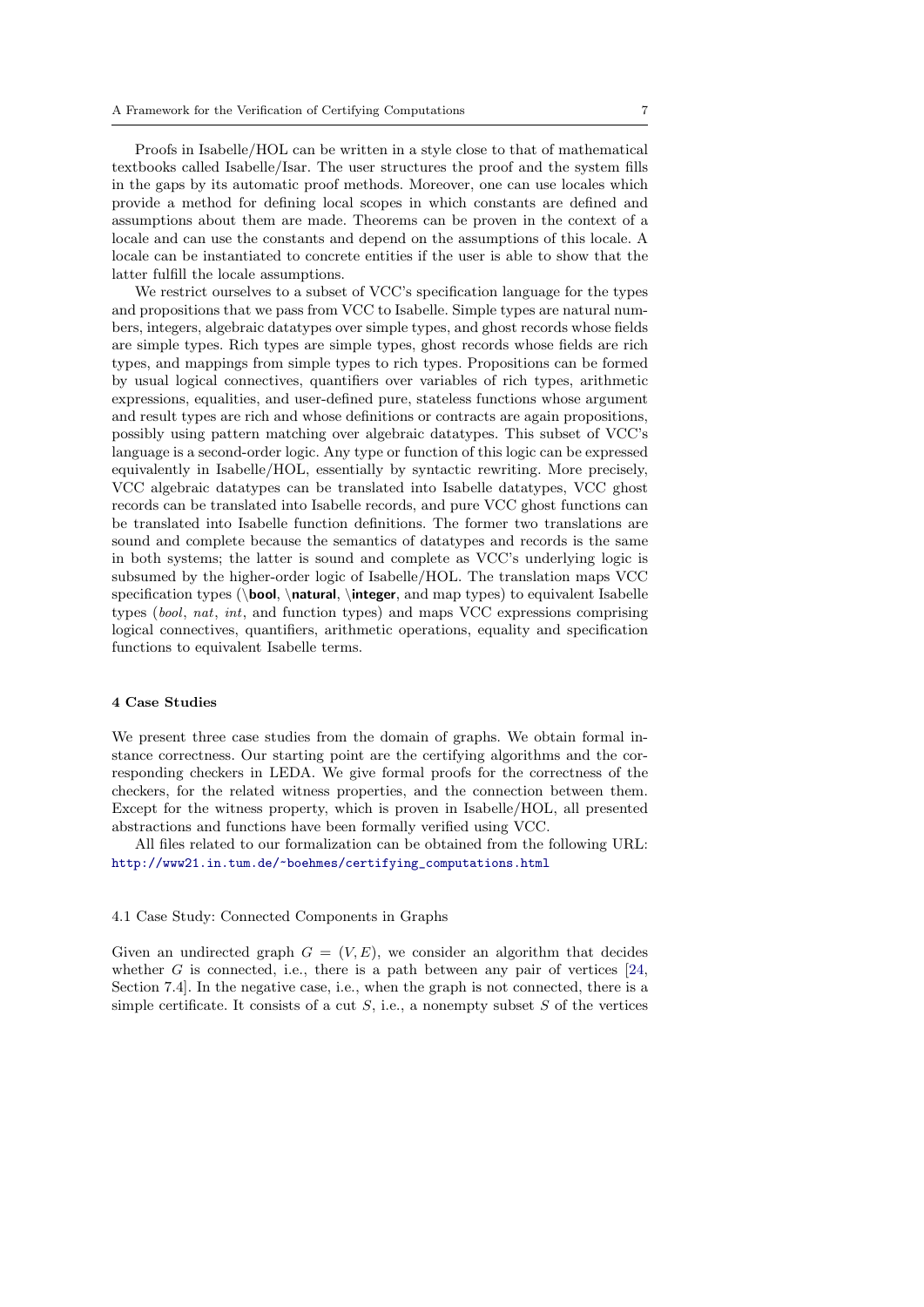<span id="page-7-0"></span>

(a) A connected graph  $G$  (b) A spanning tree of  $G$ (c) Spanning tree representation

Fig. 3: An example of a connected graph  $G$  and a spanning tree of  $G$  witnessing its connectivity. The vertices belong to the set  $\{0, \ldots, n-1\}$  and the edges are pairs of vertices indexed by an identifier ranging from 0 to  $m-1$ , where n and m are the number of vertices and edges in G. The spanning tree in (b) can be represented by a root vertex  $r = 0$  and functions parent-edge and num as shown in the table in (c). Graphs may have self loops and parallel edges.

with  $S \neq V$ , such that every edge of the graph has either both or no endpoint in S. In other words, no edge crosses the cut. In the positive case, i.e., when the given graph is connected, the algorithm can produce as certificate a spanning tree of G. A spanning tree of G is a subgraph of G which is a tree and contains all vertices of G. We concentrate here on the more complicated positive case. We describe a checker for the spanning tree certificate and the verification of this checker. On a high level, we instantiate our general approach as follows:

|  | input $x =$ an undirected graph $G = (V, E)$                                             |
|--|------------------------------------------------------------------------------------------|
|  | output $y =$ either <i>True</i> or <i>False</i> indicating whether G is connected        |
|  | witness $w = a$ cut or a spanning tree                                                   |
|  | $\varphi(x) = G$ is wellformed, i.e., $E \subseteq V \times V$ , V and E are finite sets |
|  | $W(x, y, w) = y$ is True and w is a spanning tree of G or y is False and w is            |
|  | a cut                                                                                    |
|  | $\psi(x,y)$ = if y is True, G is connected and if y is False, G is not con-              |
|  | nected.                                                                                  |

We restrict ourselves to the positive case  $y = True$ . Figure [3](#page-7-0) shows a graph G and a spanning tree of it. We represent spanning trees by functions parent-edge and num and a root vertex  $r$  and view the edges of the tree oriented towards  $r$ : for  $v \neq r$ , parent-edge(v) is the first edge on the path from v to r, parent-edge(r) =  $\perp$ , and  $num(v)$  is the length of the path from v to r for all v. We present the implementation of a checker in Section [4.1.1,](#page-8-0) detail the formalization of the witness predicate and the verification of the checker in Section [4.1.2](#page-8-1) and prove the witness property in Section [4.1.3.](#page-11-0) The relevant files in the companion website are check connected.c (C-code and checker correctness), check connected.thy (Isabelle/HOL representation of the VCC checker specification and witness property), ConnectedComponents.thy (abstract verification of the witness property in a locale), and ConnectedComponents Link.thy (instantiation of the locale with the Isabelle/HOL representation of the VCC specification).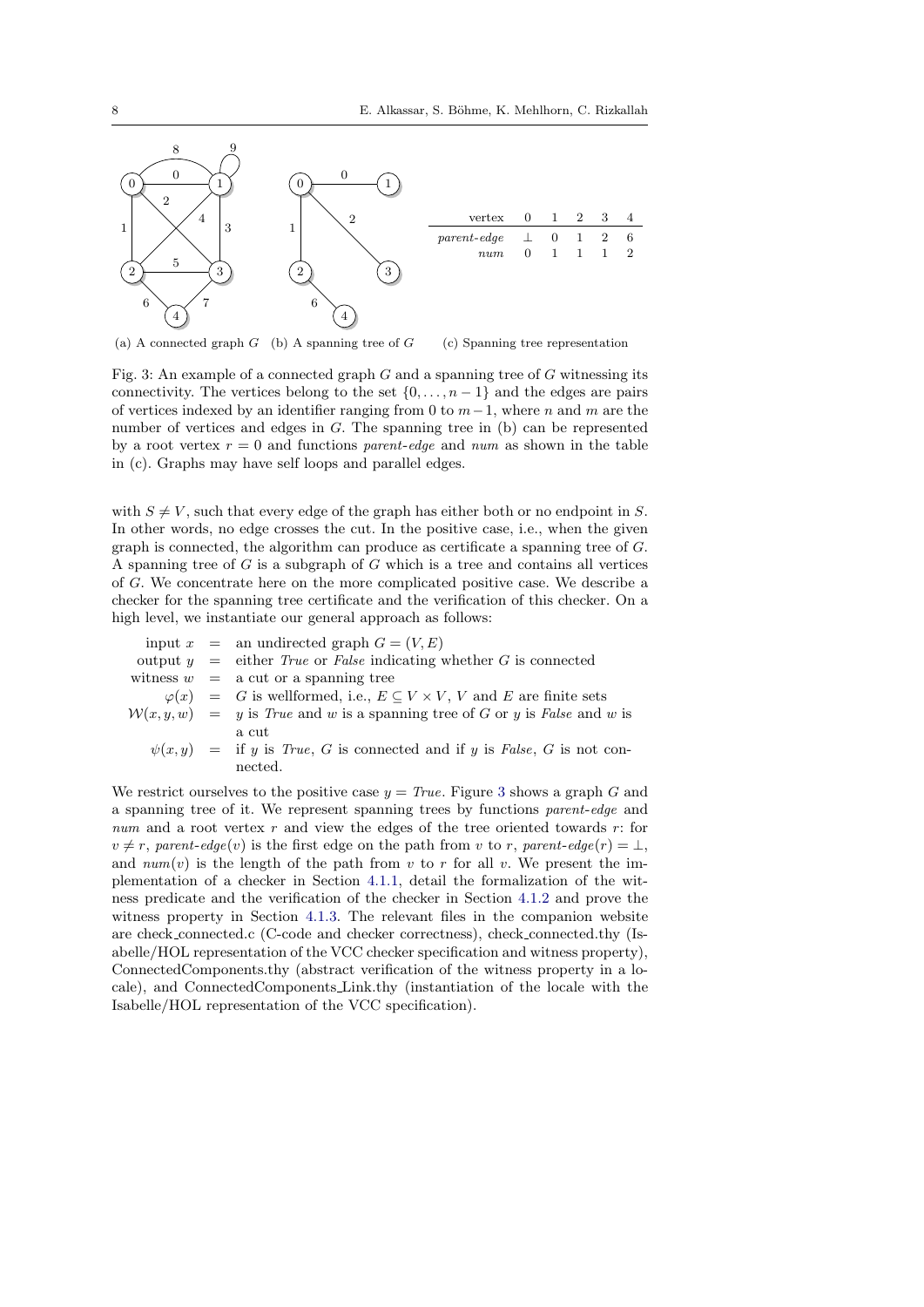<span id="page-8-2"></span>typedef unsigned Nat; typedef Nat Vertex; typedef Nat Edge\_Id: typedef struct  $\{$  Nat s; Nat t;  $\}$  Edge; typedef struct  $\hat{\zeta}$  Nat m; Nat n; Edge\* es; } Graph;

Listing 1: A representation of graphs in C. The field m gives the number of edges (and hence the length of the array es) and n gives the maximum number of vertices in the graph.

#### <span id="page-8-0"></span>4.1.1 Connected-Components Checker

We begin by fixing a representation of graphs in the programming language C, see Listing [1.](#page-8-2) Vertices are taken from the set  $\{0, \ldots, n-1\}$ . Edges are pairs where the first vertex is labeled s (for source) and the second vertex is labeled t (for target). Edges are stored in an array es which is indexed by edge identifiers that range from 0 to m−1. We require that the two vertices of each edge belong to the graph, i.e., that they are from the range  $\{0, \ldots, n-1\}$ , and call graphs with this property wellformed. We use the same data structure for directed and undirected graphs. For directed graphs, an edge e with  $e.s = u$  and  $e.t = v$  is directed from u to v. For undirected graphs, it represents the unordered pair {u,v}.

We represent spanning trees as explained before. Instead of functions, we use two arrays parent edge and num in addition to a root vertex r. The parent edge array maps r to a negative value, i.e., to a value that does not identify any edge (recall that edges are identified by nonnegative integers).

The connected-graph checker is a function that succeeds if the two functions check  $r$  and check parent num (Listing [2\)](#page-9-0) succeed. The first function checks that  $r$  is indeed the root of the spanning tree. The second function checks for every vertex v different from r that the edge parent edge[v] is incident to v and that the other endpoint of the edge has a number which is one smaller than num[v].

#### <span id="page-8-1"></span>4.1.2 Checker Correctness

We need to provide abstract representations for graphs and paths. Our decision was to keep them close to the concrete representation for two reasons. It makes detecting differences and hence potential bugs easier for the programmer. It also makes reasoning for VCC simpler. The declaration of abstract graphs is given in Listing [3](#page-9-1) together with the ghost predicate \wellformed for describing when an abstract graph is wellformed. This ghost predicate plays the role of the precondition  $\varphi$  in this case study. Our abstract version of the num array is a mapping from vertices to natural numbers. The abstract version of the parent edge array is a mapping from vertices to the set N∪ {⊥}; we use ⊥ to model an undefined value. To represent this set, we define an algebraic datatype Option:

```
-(dot <){
  case \none();
  case \some(\Edge_Id e);
})
```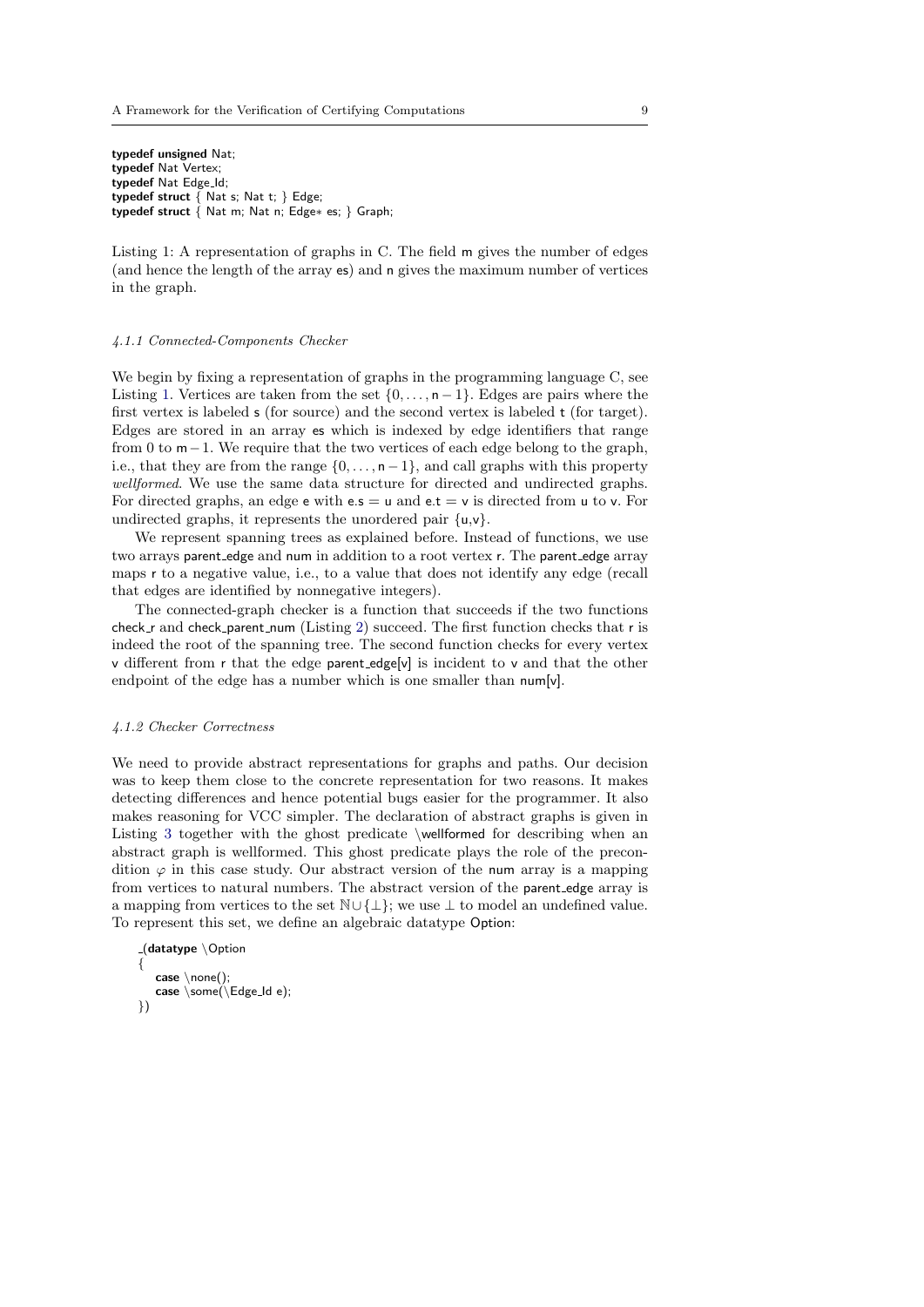```
int check r(Graph∗ G, Vertex r, int∗ parent edge, Nat∗ num)
{
   return r < G->n && num[r] == 0 && parent_edge[r] == -1;
}
int check parent num(Graph∗ G, Vertex r, int∗ parent edge, Nat∗ num)
{
   Vertex v, a, b; Edge_Id e;
   for (v = 0; v < G->n; v++){
      if (v == r) continue;
      if (parent edge[v] < 0 || ((Edge Id)parent edge[v]) >= G−>m) return FALSE;
      e = (Edge\_Id)parent_edge[v];
      a = G−>es[e].s;
      \mathsf{b} = \mathsf{G} ->es[e].t;
      if (v == a \& \& num[v] == num[b] + 1) continue;
      if (v == b \& \& num[v] == num[a] + 1) continue;
      return FALSE;
   }
   return TRUE;
}
```
Listing 2: Two functions comprising the connected-components checker

```
(typedef \natural \Vertex)
_{\text{typedef}} \natural \Edge_Id)
_{\text{-}}(record \Edge {
    \Vertex src;
    \Vertex trg;
})
\sqrt{\frac{1}{2}}(record \Graph {
    \natural num_verts;
     \natural num edges;
    \Edge edge[\Edge Id];
})
                                                     \left( \det \setminus \text{bool } \text{normal}(\Gamma G) \right){
                                                        return
                                                            ∀ \Edge Id i; i < G.num edges −→
                                                                G.edge[i].src < G.num_verts \wedgeG.edge[i].trg < G.num_verts;
                                                    })
```
Listing 3: Abstract graphs and a predicate to describe wellformed graphs

with operations \is\_some(o) for the test  $\circ \neq \bot$  and \the(o) for extracting an edge identifier. The abstraction functions that map concrete data to pure mathematical data are straightforward to define. For example,

```
(def \Graph \abs graph(Graph∗ G)
{
   return (\Graph) {
      .num_verts = G->n,
      .num_edges = G->m,
       .edge =\lambda \Edge Id i;
              (i < G->m) ?
                  (\backslash \mathsf{Edge}) { .src = G−>es[i].s, .trg = G−>es[i].t } :
                  (\text{Edge}) \{ \text{ .src} = 0, \text{ .trg} = 0 \};
```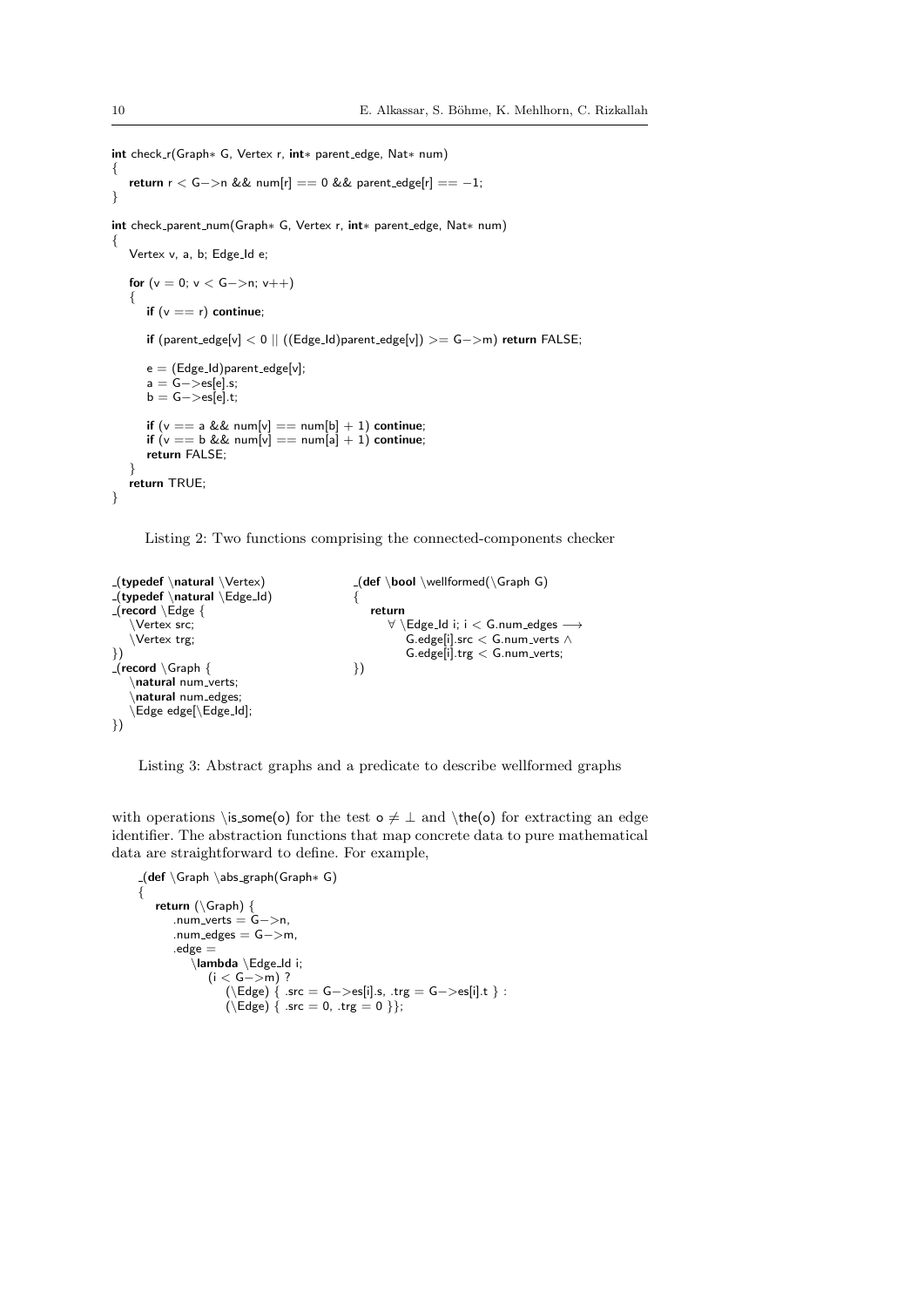})

abstracts a concrete graph  $G$  into an abstract graph of type  $\Gamma$ . Using the abstract types we define the witness predicate as a conjunction of two properties, one for each of the checker functions in Listing [2.](#page-9-0)

check  $r$  Vertex r is the root of the spanning tree:

 $r < G$ .num\_verts ∧ ¬\is\_some(parent\_edge[r]) ∧ num[r] = 0

check parent num Every vertex of the graph is connected to some other vertex which is closer to r:

```
\forall \Vertex v; v < G.num_verts \land v \neq r \longrightarrow\backslash is some(parent edge[v]) \land \backslash the(parent edge[v]) < G num edges \land(G.\text{edge}[\backslash \text{the}(\text{parent\_edge}[\nu])].\text{trg} == \nu ~\wedgenum[v] == num[G.edge[\text{the}(parent\_edge[v])].src] + 1 \veeG.edge[\the(parent_edge[v])].src == v \wedgenum[v] == num[G.edge[\text{the}(\text{parent\_edge}[v])].trg] + 1)
```
Thanks to the low level of abstraction in the above predicates, the two checker functions are easily verified. For the verification of check parent num we need to annotate the loop with the second conjunct above where G.num verts is replaced by the loop variable as loop invariant. Moreover, for every return FALSE we need to assert, or restate, on the abstract level the properties that are violated to guide VCC. Otherwise, it would fail to show completeness of the checker. For instance,

if  $(\text{parent\_edge}[v] < 0 \mid | ((\text{Edge\_Id})\text{parent\_edge}[v]) >= G->m)$ {  $(\text{assert} \neg \is_{some}(P[v]) \lor \the(P[v]) \ge \abs_{graph}(G) \cdot \text{square}$ return FALSE; }

is one of the two occurrences of such extra assertions in check parent num.

We express the postcondition of the checker, i.e., that any pair of vertices of the graph G is connected by a path, as follows:

∀ \Vertex u, v; u < G.num verts ∧ v < G.num verts −→  $\exists \Phi p; \natural n; \is path(G, p, n, u, v);$ 

where the type \Path is a sequence of vertices, represented as a mapping from natural numbers to vertices, and where the predicate  $\is$ -path(G, p, n, u, v) characterizes that path p of length n starts at u, ends at v and contains pairwise distinct vertices only that are connected by edges of the graph:

p[0] == u ∧  $p[n] == v \wedge$  $(\forall \setminus$ natural i; i  $\leq n \longrightarrow p[i] < G.num\_verts)$   $\wedge$  $(\forall \setminus \mathsf{natural} \, \mathsf{i}; \, \mathsf{i} < \mathsf{n} \longrightarrow \setminus \mathsf{is\_edge}(G, \, \mathsf{p[i]}, \, \mathsf{p[i+1]})) \land$  $(\forall \setminus \mathsf{natural} \, i, j; i \leq n \land j \leq n \land i \neq j \longrightarrow p[i] \neq p[j])$ 

The predicate  $\iota$  is edge(G, u, v), for any two vertices u and v of G, is true if and only if u and v are the endpoints of an edge of G:

```
∃ \Edge Id i; i < G.num edges ∧
    (G.\text{edge}[i].\text{src} = u \wedge G.\text{edge}[i].\text{trg} = v \veeG.edge[i].src = v \wedge G.edge[i].trg = u)
```
We give a formal proof for the implication from precondition and witness predicate to the postcondition in the next section.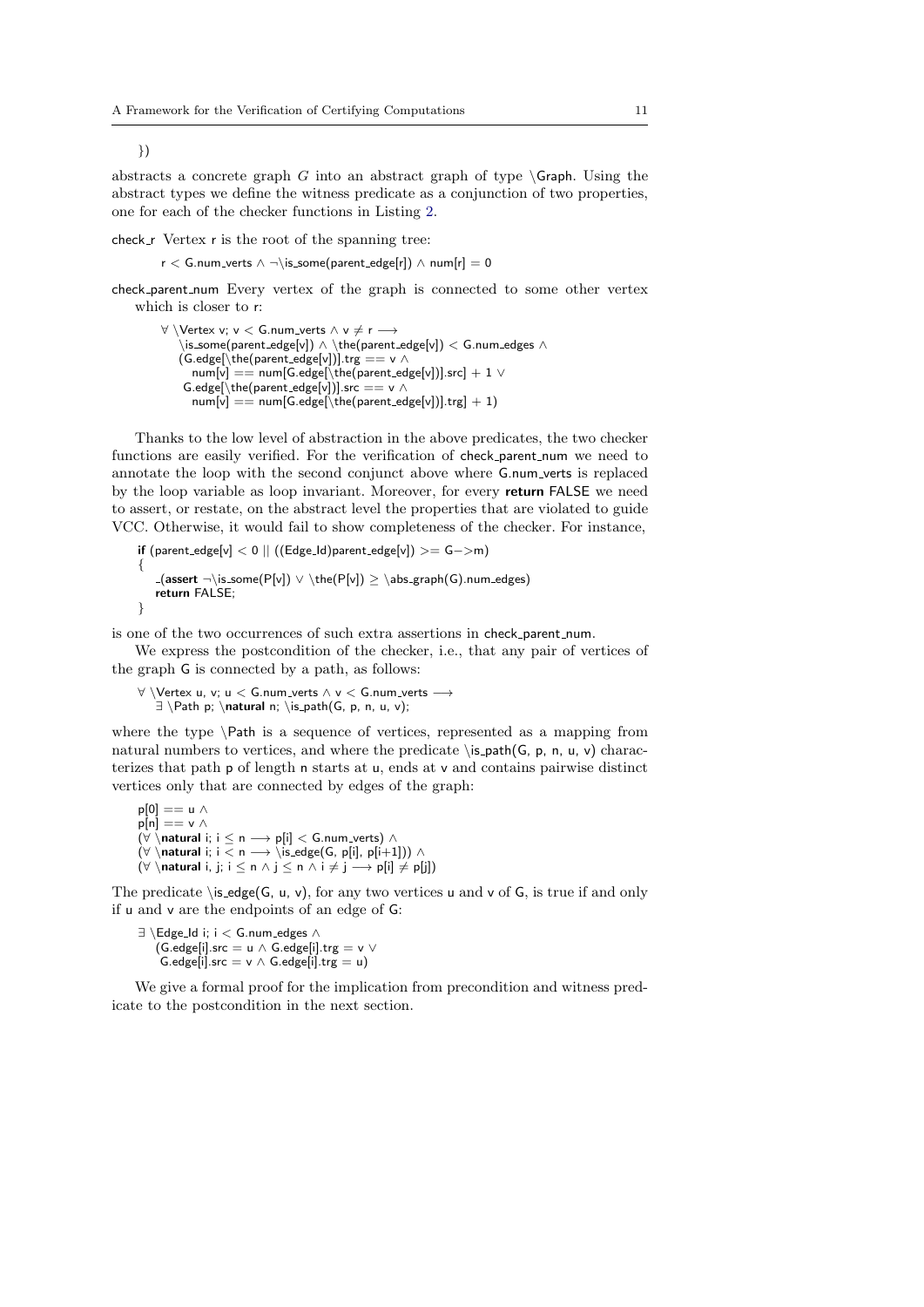```
\textbf{locale connected-components-} locale = pseudo-digraph +fixes num :: \alpha \Rightarrow natfixes parent-edge \therefore \alpha \Rightarrow \beta option
    fixes r :: \alphaassumes r_assms: r \in \text{verts } G \land \text{parent-edge } r = \text{None } \land \text{num } r = 0assumes parent_num_assms:
        \bigwedge v. v \in \text{verts } G \land v \neq r \Longrightarrow\exists e \in edges G.
                parent-edge v = Some e \wedgetarget G e = v \wedgenum v = num (start G e) + 1
```


#### <span id="page-11-0"></span>4.1.3 Proof of the Witness Property for the Connected-Components Checker

We prove in Isabelle that a spanning tree witnesses connectivity of a graph. We do so in two steps. First, we perform a high-level proof where we abstract from concrete representations of graphs and spanning trees. We then instantiate this proof with the data structures and according properties exported from VCC.

Our formalization builds on the Isabelle graph library developed by Lars Noschinski [\[30\]](#page-31-8). Graphs in this library are directed. A pseudo-digraph is a wellformed directed graph with a finite set of vertices and a finite set of edges; the library reserves the word digraph for graphs without parallel edges and self-loops. We represent undirected graphs as bidirected graphs, i.e., directed graphs containing for every edge  $(u, v)$  also the reversed edge  $(v, u)$ . The function mk-symmetric maps a pseudo-digraph to a bidirected pseudo-digraph by appropriately extending the set of edges with missing reversed edges. A vertex  $v$  is *reachable* from a vertex  $u$ in a (bi)directed graph G if there exists a directed walk from u to v in  $G$ , i.e., a sequence  $(u_1, v_1), (u_2, v_2), \ldots, (u_k, v_k)$  of edges with  $u_1 = u, v_k = v$  and  $v_i = u_{i+1}$ for  $1 \leq i \leq k$ . An alternative and equivalent formalization of reachability between vertices u and v in G is via sequences of vertices  $v_1, v_2, \ldots, v_k$  where  $v_1 = u, v_k = v$ and  $(v_i, v_{i+1})$  is an edge of G for  $1 \leq i < k$ . An undirected graph is *connected* if for any two vertices  $u$  and  $v$  of the graph  $u$  is reachable from  $v$ .

Our high-level proof rests on the Isabelle locale connected-components-locale (Listing [4\)](#page-11-1) that describes the assumptions of our theorem. We fix  $G$  to be a pseudodigraph where  $\alpha$  is an abstraction of the type of vertices and  $\beta$  is an abstraction of the type of edges. We furthermore fix a representation of the spanning tree witnessing connectivity (cf. Section [4.1.2\)](#page-8-1) with functions parent-edge and num and vertex  $r$  as the root. Based on these assumptions we prove that  $G$  is connected. We show first that every vertex  $v$  in the graph is reachable from the root  $r$  by induction on num v, i.e., the length of the walk from  $r$  to v in the spanning tree. The base case follows directly from our assumptions. For the inductive step, we can assume a walk from  $r$  to the parent of a vertex  $v$ . Using the assumptions, this walk can be extended to a walk from  $r$  to  $v$  since there is an edge between  $v$  and its parent. Now, since  $G$  is bidirected, we can establish that there is a walk between any two vertices of  $G$  by combining the walks that connect them with the root  $r$ .

The final part of the formal proof, i.e., linking the high-level proofs with the properties exported from VCC to Isabelle, is mostly straightforward. Proving that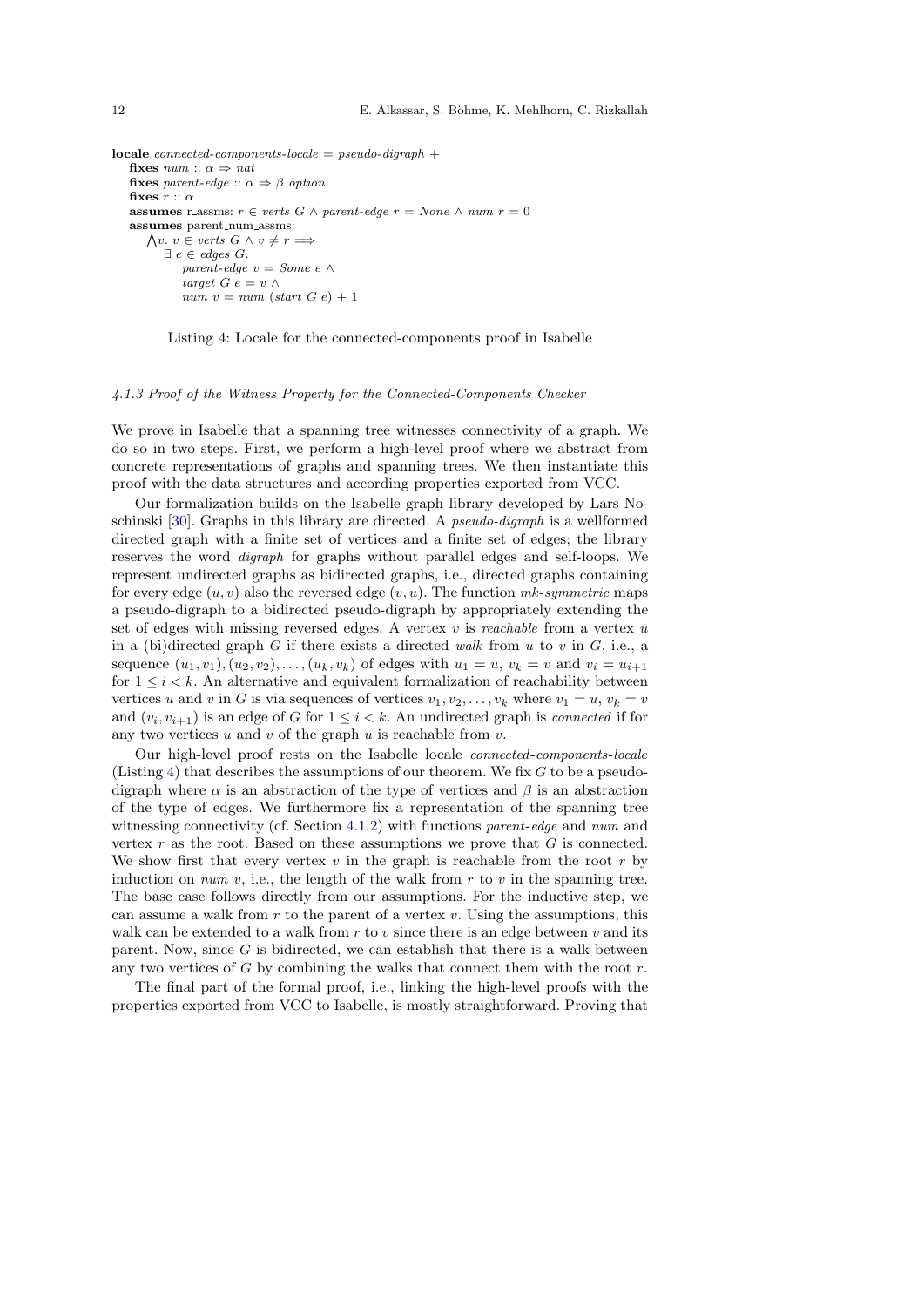<span id="page-12-0"></span>

(a) A directed graph  $G$  (b) A shortest-path tree of  $G$ 

(c) Tree representation

Fig. 4: A directed graph  $G = (V, E)$  with the edges labeled  $i/\mathbf{k}$ , where i is a unique edge index and where  $k$  is the cost of that edge, and a shortest-path tree of  $G$ rooted at start vertex  $s \in V$ . The tree is encoded by parent-edge, num and dist according to the table in (c). Observe that vertex  $w$  is not reachable from s and that the cycle  $t \to v \to t$  has cost zero.

the precondition and the witness predicate (cf. Section [4.1.2\)](#page-8-1) match the assumptions specified in the locale connected-components-locale involves no reasoning beyond syntactical rewriting. For instantiating the assumptions we provide lifting functions that abstract from the concrete representation of graphs and spanning trees stemming from our VCC specification to the high-level representation used by the Isabelle graph library. It follows that a lifted, high-level graph is connected. Establishing the checker postcondition, i.e., connectivity of unlifted graphs, hence requires to show that any high-level path witnessing reachability between two vertices has an unlifted path. This is almost direct since our representation of paths in the VCC formalization (cf. Section [4.1.2\)](#page-8-1) is close to the path representation of the Isabelle graph library.

# 4.2 Case Study: Shortest Paths in Graphs

The single-source shortest-paths problem in directed graphs with nonnegative edge weights can be solved, for instance, by Dijkstra's algorithm [\[24,](#page-31-2) Sections 6.6 and 7.5]. Instead of verifying this algorithm, we request that it returns, along with the computed shortest distance for each vertex of a graph, the corresponding shortest path as witness. That is, we instantiate our general approach as follows:

|  | input $x =$ a directed graph $G = (V, E)$ , a function $cost : E \to \mathbb{N}$ for edge |
|--|-------------------------------------------------------------------------------------------|
|  | weights, a vertex $s$                                                                     |
|  | output $y = a$ mapping $dist: V \to (\mathbb{N} \cup \infty)$                             |
|  | witness $w = a$ tree rooted at s                                                          |
|  | $\varphi(x) = G$ is wellformed and $s \in V$                                              |
|  | $W(x, y, w) = w$ is a shortest-path tree, i.e., for each v reachable from s,              |
|  | the tree path from s to v has length $dist(v)$                                            |
|  | $\psi(x, y)$ = for each $v \in V$ , $dist(v)$ is the cost of a shortest path from s       |
|  | to $v(\infty)$ , if there is no path from s to v).                                        |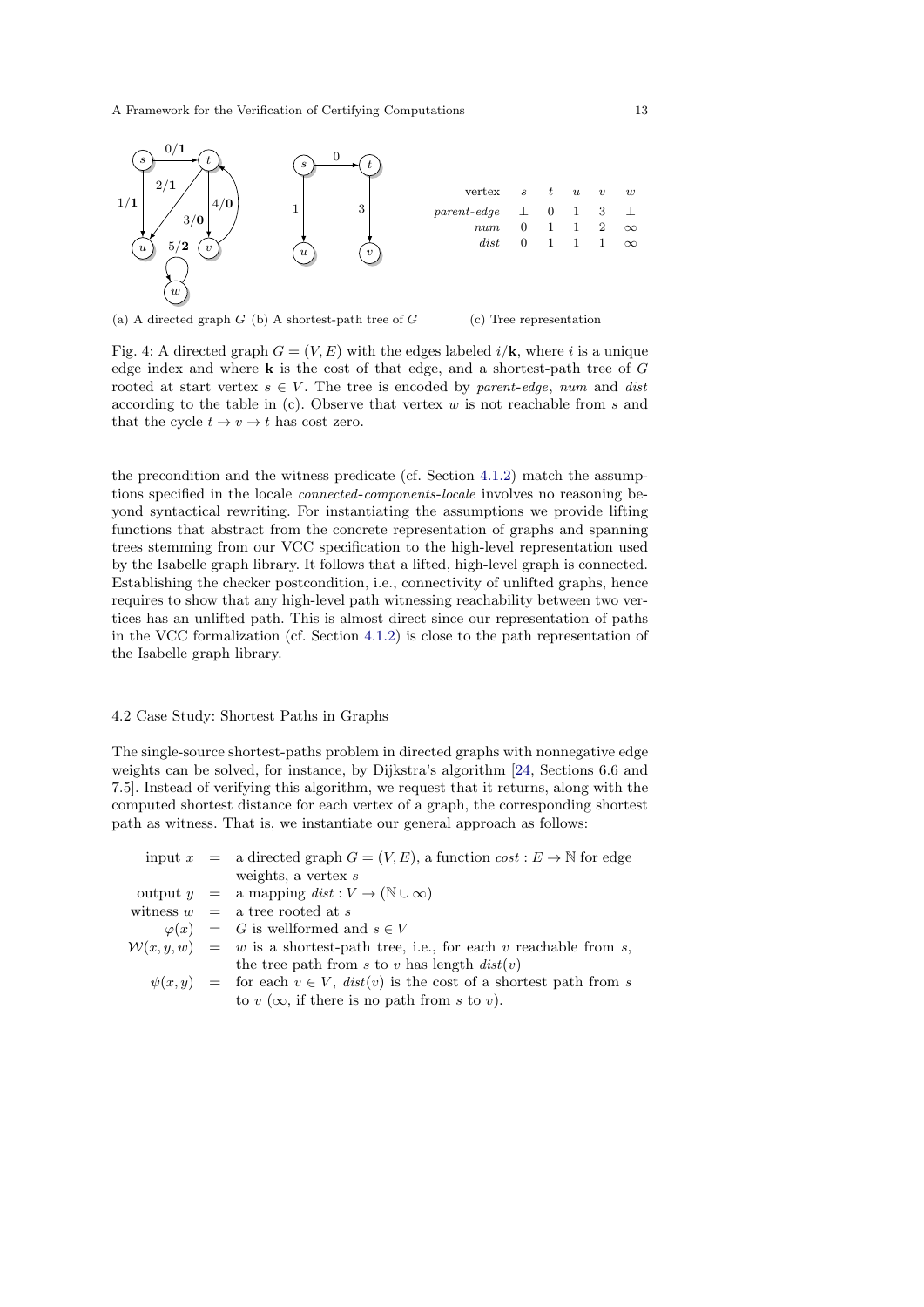Figure [4](#page-12-0) shows a directed graph and a shortest-path tree rooted at s. We encode a shortest-path tree by functions parent-edge, dist, and num. For each v reachable from s,  $dist(v)$  is the shortest-path distance from s to v and  $num(v)$  is the depth of v in the shortest-path tree. For vertices v that are not reachable from s,  $dist(v)$  =  $num(v) = \infty$ . For reachable vertices v different from s the edge parent-edge(v) is the last edge on a shortest path from s to v. This witness is somewhat verbose. As we will see in Section [4.2.3](#page-17-0) we could do without the parent-edge function. If all edge costs are positive, no witness would be required beyond the dist function as output. If one allows also cost zero for edges as we do, the depth function num is indispensable; see [\[23,](#page-31-1) Section 2.4].

We present the implementation of a checker in Section [4.2.1,](#page-13-0) detail the formalization of the witness predicate and the verification of the checker in Section [4.2.2](#page-14-0) and prove the witness property in Section [4.2.3.](#page-17-0) The relevant files in the companion website are check shortest path.c (C-code and checker correctness), check shortest path.thy (Isabelle/HOL representation of the VCC checker specification and witness property), ShortestPath.thy (abstract verification of the witness property in a locale), and ShortestPath Link.thy (instantiation of the locale with the Isabelle/HOL representation of the VCC specification).

### <span id="page-13-0"></span>4.2.1 Shortest-Paths Checker

We adopt the data structures of the previous case study (Section [4.1.1\)](#page-8-0) with the exception that the num array stores elements of type int instead of Nat. This is because vertices may now also be unreachable, i.e., there is no path from the source vertex to them, and we encode this by requiring that num takes a negative value for such vertices. We represent distances from the source vertex to any other vertex by an array dist with elements of type int. Any negative value encodes  $\infty$ . Finally, the edge weights are modeled by an array cost that gives for every edge a value of type ushort (an abbreviation for unsigned short).

Based on these types, we implement the shortest-path checker as a function that succeeds when all of the four functions given in Listing [5](#page-15-0) succeed. That is, we check that the source vertex s is indeed the starting point (in check\_start\_val), that the dist and num arrays are consistent with respect to unreachable vertices, i.e., either both are finite or both are infinite (in check no path), that the triangle inequality property (see Section [4.2.3\)](#page-17-0) is fulfilled (in check trian), and that the parent edge of every vertex v defines its distance value (in check just).

There is a subtle point in the checker code. We want to establish the triangle inequality  $dist(u) + cost(u, v) \geq dist(v)$  for all edges  $(u, v)$  and the distance justification  $dist(u) + cost(u, v) = dist(v)$  if  $(u, v)$  is the parent edge of v) over the extended natural numbers  $\mathbb{N} \cup \{\infty\}$ . However, C knows only finite precision arithmetic. We solve the case of infinite distances by appropriate case distinctions. We solve the case of potential overflow in finite precision arithmetic as follows: Distances are of type **int**, i.e., from the set  $\{-2^{31}, \ldots, 2^{31} - 1\}$  on a 32-bit platform, and edge costs are of type ushort, i.e., between 0 and  $2^{16} - 1$ , and hence contained in the set of nonnegative values of type int. In arithmetic expressions, we cast all nonnegative values to **unsigned** with range  $0 \dots 2^{32} - 1$ . This guarantees that finite precision arithmetic is exact and allows VCC to conclude equalities and inequalities between natural numbers.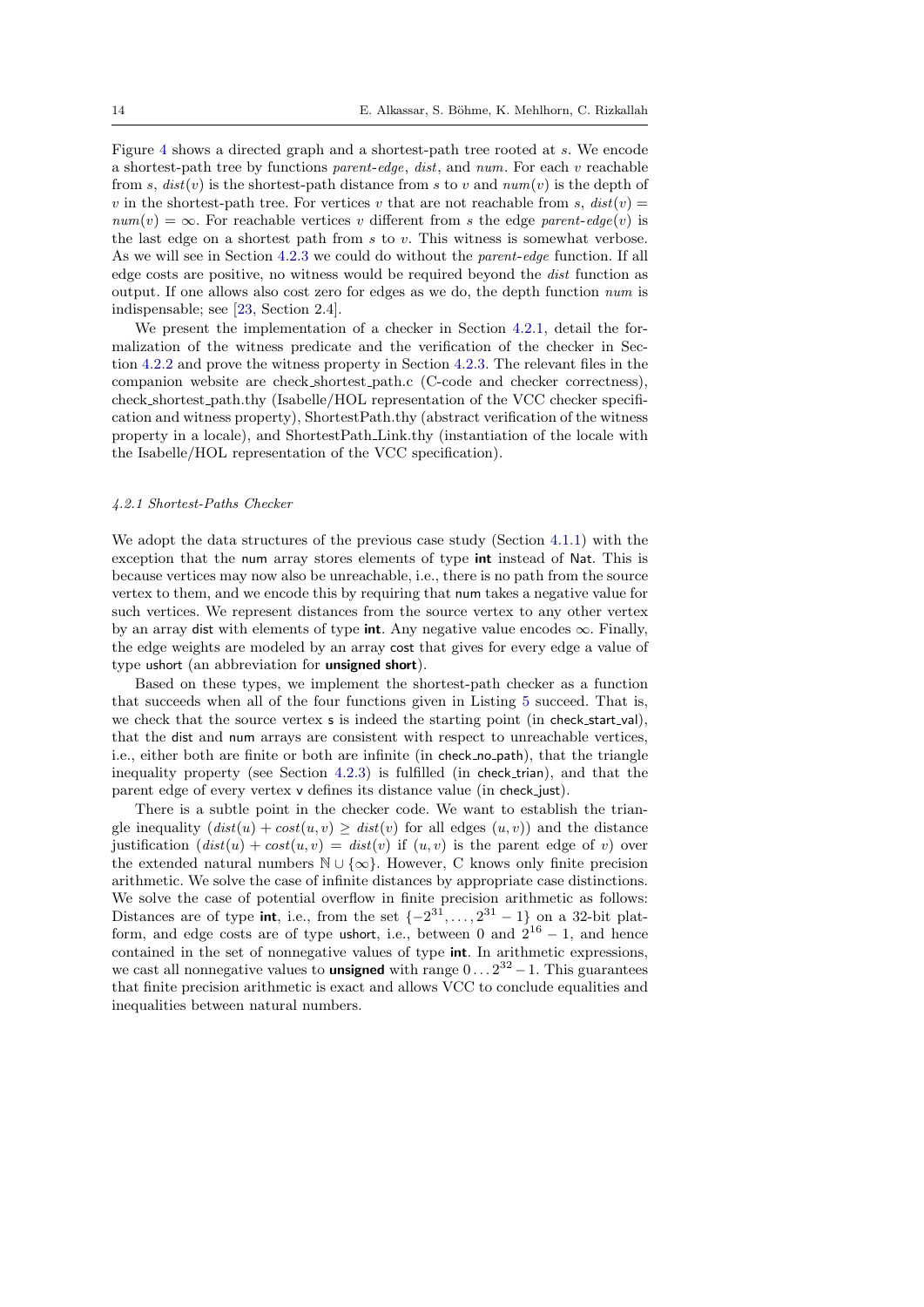If parent edge is not part of the witness, check just needs to be rewritten. When considering a node v it has to iterate over all edges into v to find the edge that defines dist[v]. An efficient implementation of this iteration requires to provide each vertex with the list of edges into it.

#### <span id="page-14-0"></span>4.2.2 Checker Correctness

We now define our abstract specification for the shortest-path checker. We use the same data structures as in the previous case study (see Section [4.1.2\)](#page-8-1) with the exception that the num mapping now takes vertices to extended naturals, i.e., to the set  $\mathbb{N} \cup \{\infty\}$ , represented by the type Enat that provides an explicit value for infinity:

```
(datatype \Enat
{
   case \text{const}.inf();
   case \enat_val(\natural n);
})
```
We define functions \is\_enat\_inf to check whether an extended natural is infinity and \enat\_val\_of to convert an extended natural which is not infinity into a natural number. For better readability, we will sometimes write  $a = e \infty$  instead of \is\_enat\_inf(a). Moreover, we provide the predicates \enat\_eq (abbreviated by  $=_e$ ) and \enat\_le (abbreviated by  $\leq_e$ ) to decide equality and less-or-equal of two extended naturals as well as a function  $\text{al}$  (also written as  $+e$ ) for the sum of an extended natural and a natural number:

```
(def \boldsymbol{\theta}){
   return
       (e1 =_e \infty ∧ e2 =_e \infty) ∨\text{(e1 } \neq e \in \wedge e2 \neq e \in \text{val_of}(\text{e1}) = \text{val_of}(\text{e2})})
\begin{array}{l} \texttt{(left} \setminus \texttt{end}, \mathsf{end} \texttt{end} \end{array}{
   return e2 =_e \infty ∨ (e1 \neq e \infty ∧ e2 \neq e ∞ ∧ \enat_val_of(e1) ≤ \enat_val_of(e2));
})
(def \Enat \enat add(\Enat e, \natural n)
{
   return (e = \infty) ? \enat_inf() : \enat_val(\enat_val_of(e) + n);
})
```
The type of extended natural numbers is also used for the abstract representation of the dist array. Again, as in the previous case study, concrete types and abstract types are sufficiently similar such that abstraction functions to relate one to the other are straightforward to define. We omit them here.

The preconditions of this case study are that G is a wellformed graph and that the source vertex  $s$  is a vertex of  $G$ , i.e., that  $s < G$ .num\_verts holds. We formalize the witness predicate as a conjunction of four properties, one for each of the four checker functions in Listing [5.](#page-15-0)

check start val: Vertex s is indeed the starting point:

 $dist[s] =_e \text{end}_val(0)$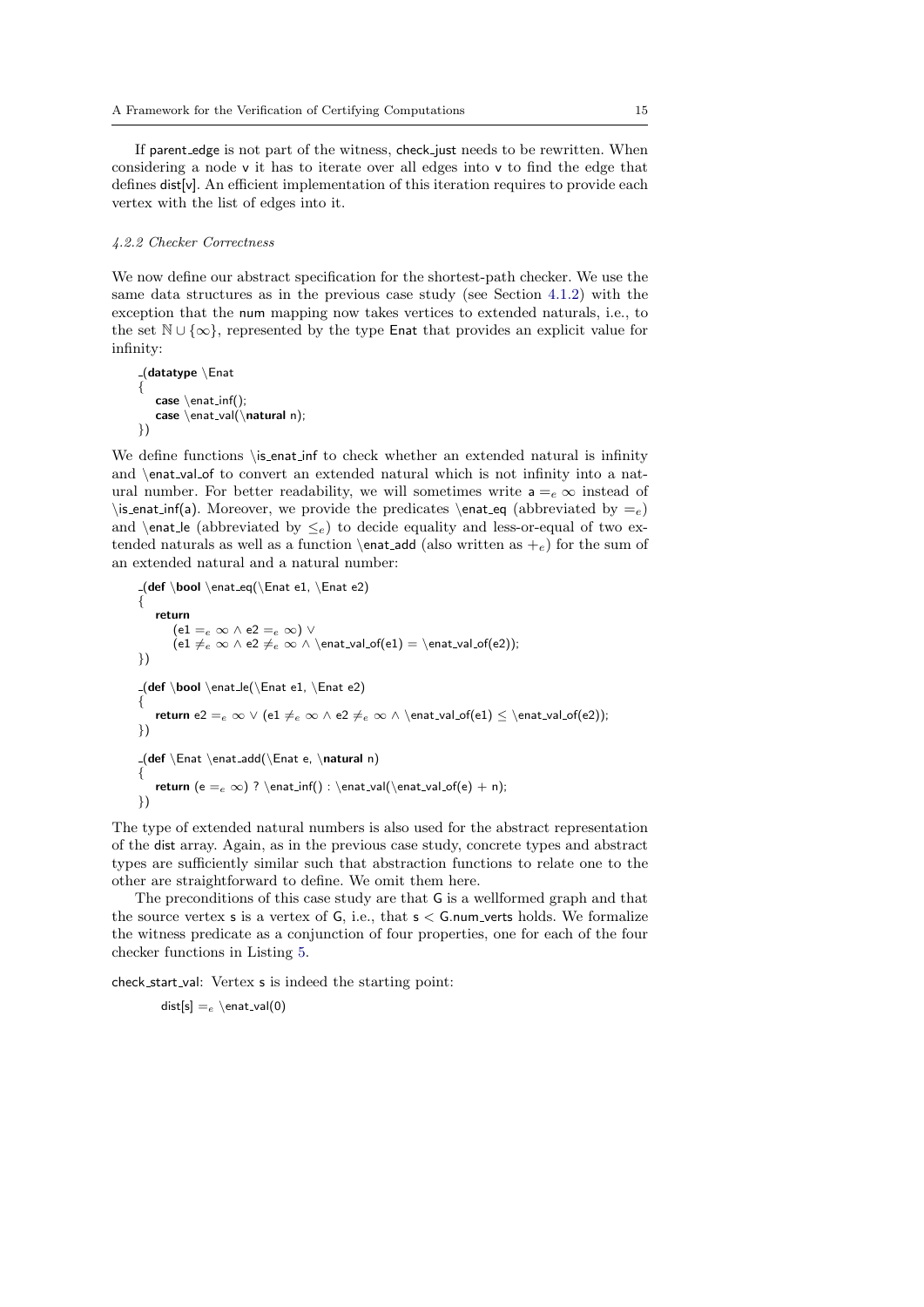```
bool check start val(Vertex s, int∗ dist, int∗ num)
{
   return dist[s] == 0;}
bool check no path(Graph∗ G, int∗ dist, int∗ num)
{
   Vertex v;
   for (v = 0; v < G->n; v++){
      if (INF(dist[v]) != INF(num[v])) return FALSE;
   }
   return TRUE;
}
int check trian(Graph∗ G, ushort∗ cost, int∗ dist)
{
   Edge Id e; Vertex source, target;
   for (e = 0; e < G->m; e++){
      source = G->es[e].s;target = G->es[e].t;if (INF(dist[source])) continue;
      if (INF(dist[target])) return FALSE;
      \text{if } (VAL(dist[target]) > VAL(dist[source]) + cost[e]) return FALSE;
   }
   return TRUE;
}
bool check just(Graph∗ G, Vertex s, ushort∗ cost, int∗ dist, int∗ parent edge, int∗ num)
{
   Vertex v, source; Edge_Id e;
   for (v = 0; v < G->n; v++){
       if (v == s \mid \mid \mathsf{INF}(\mathsf{num}[v])) continue;
       if (parent edge[v] < 0 || ((Edge Id)parent edge[v]) >= G−>m) return FALSE;
      e = (Edge\_Id)parent_edge[v];
      source = G->es[e].s;if (G−>es[e].t != v) return FALSE;
       if (INF(dist[source]) || VAL(dist[v]) != VAL(dist[source]) + cost[e]) return FALSE;
       if (INF(num[source]) || VAL(num[v]) != VAL(num[source]) + 1) return FALSE;
   }
   return TRUE;
}
```
Listing 5: Functions comprising the shortest-path checker. We use the predicate INF(x) to abbreviate  $x < 0$ , and VAL(x) stands for the type cast (Nat)x; Nat is the C type unsigned as defined in Listing [1.](#page-8-2)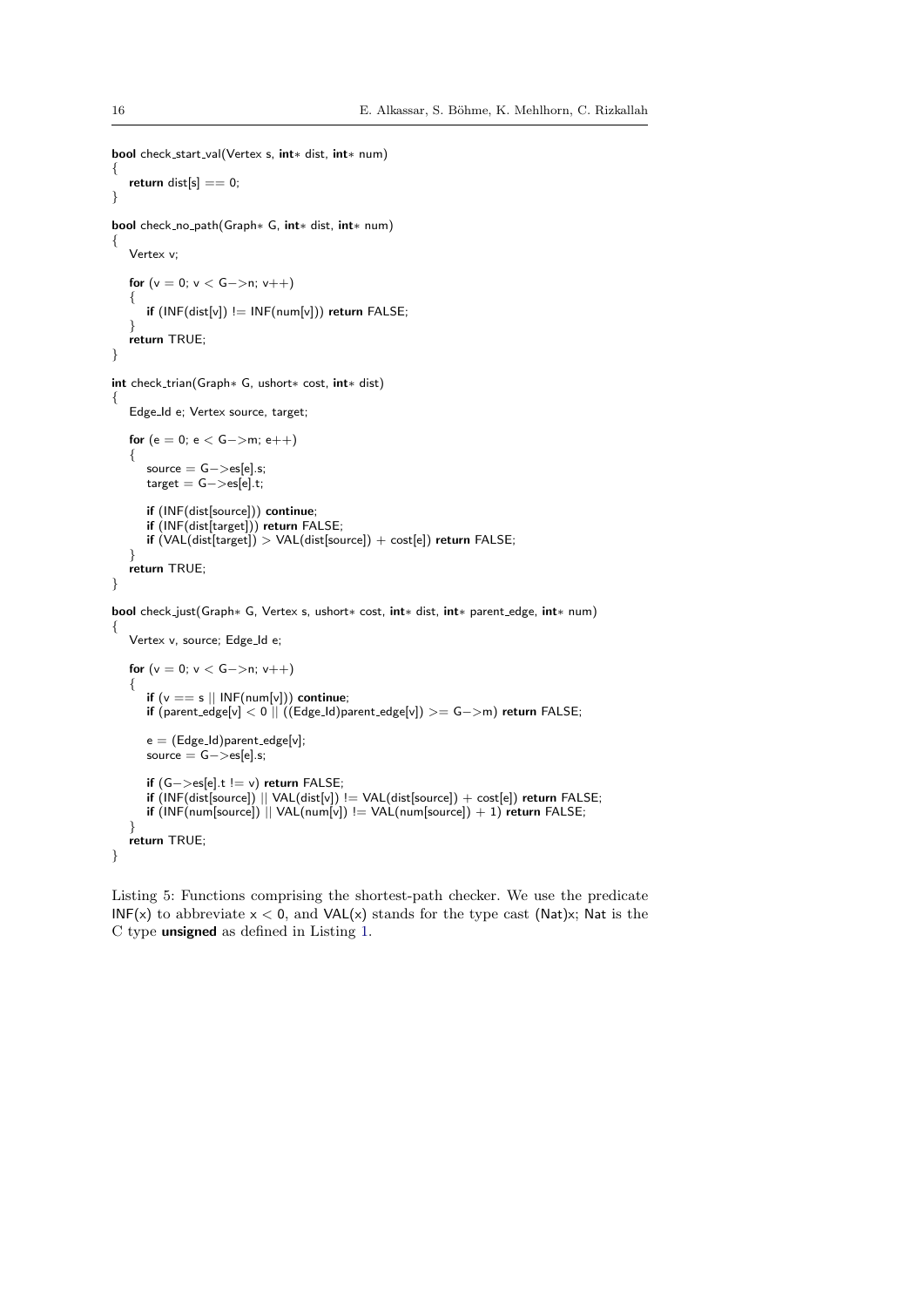check no path: The num mapping and the dist mapping are consistent with respect to unreachable vertices, i.e., either both are finite or both are infinite:

 $\forall \forall x, y \in G$ .num\_verts  $\longrightarrow$  (dist[v] =  $_e \infty \longleftrightarrow$  num[v] =  $_e \infty$ )

check trian: The triangle inequality holds for all edges of the graph:

 $\forall \ \text{Edge\_Id}$  i; i < G.num\_edges  $\longrightarrow$ dist[G.edge[i].trg]  $\leq_e$  dist[G.edge[i].src]  $+_e$  cost[i]

check just: The parent edges encode a tree rooted at s and define the distance values of reachable vertices:

∀ \Vertex v;  $\overset{\cdot}{\mathsf{v}}$   $<$  G.num\_verts  $\land$   $\mathsf{v} \neq \mathsf{s}$   $\land$  num[v]  $\neq_e \infty \longrightarrow$ \is some(parent edge[v]) ∧ \the(parent edge[v]) < G.num edges ∧ v = G.edge[\the(parent\_edge[v])].trg ∧ dist[v]  $=e$  dist[G.edge[\the(parent\_edge[v])].src]  $+e$  cost[\the(parent\_edge[v])]  $\wedge$  $\mathsf{num}[\mathsf{v}] =_e \mathsf{num}[\mathsf{G}.\mathsf{edge}[\mathsf{h}.\mathsf{edge}[\mathsf{v}]]].\mathsf{src}] +_e 1$ 

We verified that each of these four properties holds if and only if the corresponding checker function succeeds. The three functions check\_no\_path, check\_trian and check just need additional annotations before VCC can verify their correctness. The loops in these functions have to be annotated with loop invariants which are, just as in the previous case study (see Section [4.1.2\)](#page-8-1), only simple variants of the postconditions above. Also, as for the connected-components checker, we need to state explicitly properties that are violated before every return FALSE statement. Such properties are reformulations of concrete properties on the abstract level. In addition, both check trian and check just require that the graph under consideration is wellformed, and check just furthermore requires that num and dist are consistent (the postcondition of check no path). We add these requirements as preconditions to the checker functions.

For being able to express the postcondition of the shortest-path checker, we define sequences of edges as a recursive datatype:

```
_{-}(datatype \Path
{
   case none();
   case path(\Theta) Edge Id i, \Path p;
})
```
Only particular instances of this datatype are indeed paths in the given graph G. To qualify valid paths, we proceed in two steps. We first define a predicate that expresses the conditions under which a sequence of edges constitutes a walk in graph G from vertex u to vertex v (see Listing [6\)](#page-17-1). Second, we define a predicate to describe when the set of vertices of an edge sequence is distinct (see Listing [7\)](#page-17-2). A path from vertex u to vertex v in G is a walk p from u to v with distinct vertices. We define this as a predicate  $\is$ -path(G, p, u, v).

With a recursive function \path\_cost that computes for a given path its length using the cost mapping, we can finally state the postcondition of the shortest path checker:

```
(∀ \Vertex v; v < G.num_verts -
       \rightarrow \is_enat_inf(dist[v]) \longleftrightarrow (\exists \Path p; \is_path(G, p, s, v))) \land(\forall \setminus \text{Vertex } v; v < G.\text{num\_verts} \land \neg \setminus \text{is\_enat\_inf}(\text{dist}[v]) \longrightarrow(\forall \setminus \textsf{Path p}; \setminus \textsf{G, p, s, v) \longrightarrow \textsf{dist}[v]) \leq \path\_cost(cost, p)) \wedge(\exists \Phi p; \is path(G, p, s, v) \land \enat-valof(dist[v]) = \path-cost(cost, p)))
```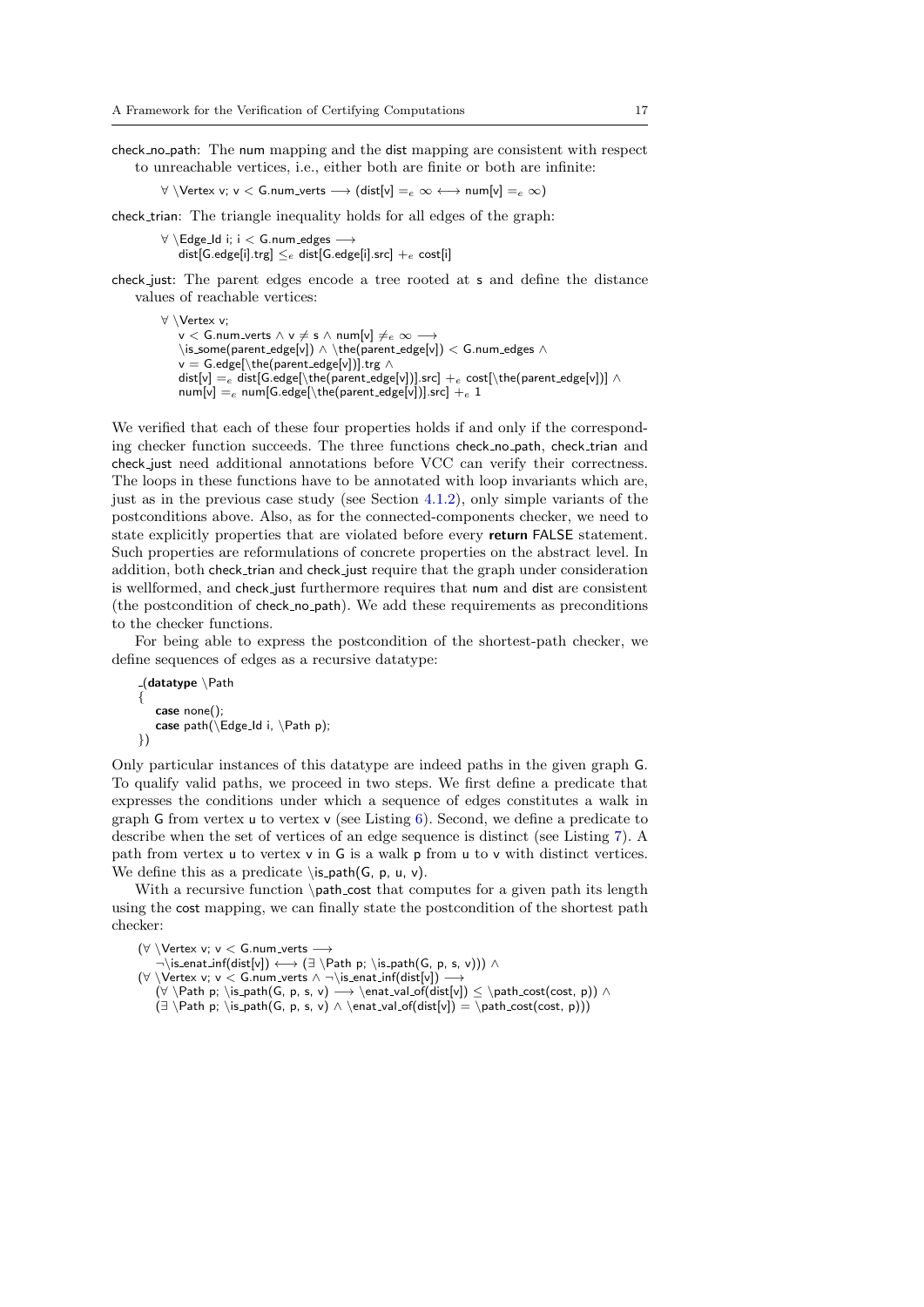```
(def \boldsymbol{\delta} \is_walk(\Gamma, \Phi p, \Vert p, \Theta u, \Vert p){
   switch (p)
   {
      case none(): return u = v;
       case path(i, q):
          return i < G.num edges \wedge u = G.edge[i].src \wedge \is-walk(G, q, G.edge[i].trg, v);
   }
})
```
Listing 6: A walk from vertex u to vertex v is a finite sequence of connected edges of graph G where the source vertex of the first edge is u and the target vertex of the last edge is v.

```
-(def \boldsymbol{\alpha})\occurs(\Gamma, \boldsymbol{\alpha}).
   (decreases \simeq (p)){
   switch (p)
   {
       case none(): return u = v;
       case path(i, q): return u = G.edge[i].src \vee \ \ocours(G, u, G.edge[i].trg, q);
   }
})
\Box(def \bool \distinct_verts(\Graph G, \Path p)
{
   switch (p)
   \left\{ \right.case none(): return \true;
       case path(i, q): return \neg\ocurs(G, G. edge[i].src, G. edge[i].trg, q) \wedge \distinct\_verts(G, q);}
})
```
Listing 7: Predicate  $distinct\_verts(G, p) holds if the set of vertices connected by$ path **p** is distinct. Predicate  $\occurs(G, u, v, p)$  is true if and only if **u** is either equal to v or equal to any vertex touched by path p.

We formally prove the validity of this property, under the assumption of the precondition and the witness predicate, in Isabelle in the next section.

### <span id="page-17-0"></span>4.2.3 Proof of the Witness Property for the Shortest-Path Checker

We now prove in Isabelle the witness property, i.e., if  $G$  is wellformed (the precondition of this case study) and if the witness predicate holds then for all vertices  $v \in V$ ,  $dist(v)$  is indeed the shortest-path distance from s to v.

Listing [8](#page-18-0) shows our Isabelle locales containing the assumptions we make. We separate the assumptions into three locales to avoid the use of unneeded assumptions when proving intermediate lemmas. This makes the intermediate lemmas more general and hence usable in other contexts. For example, we used some of the lemmas also for the verification of a checker for the shortest-path problem with general edge weights (not only nonnegative edge weights as in this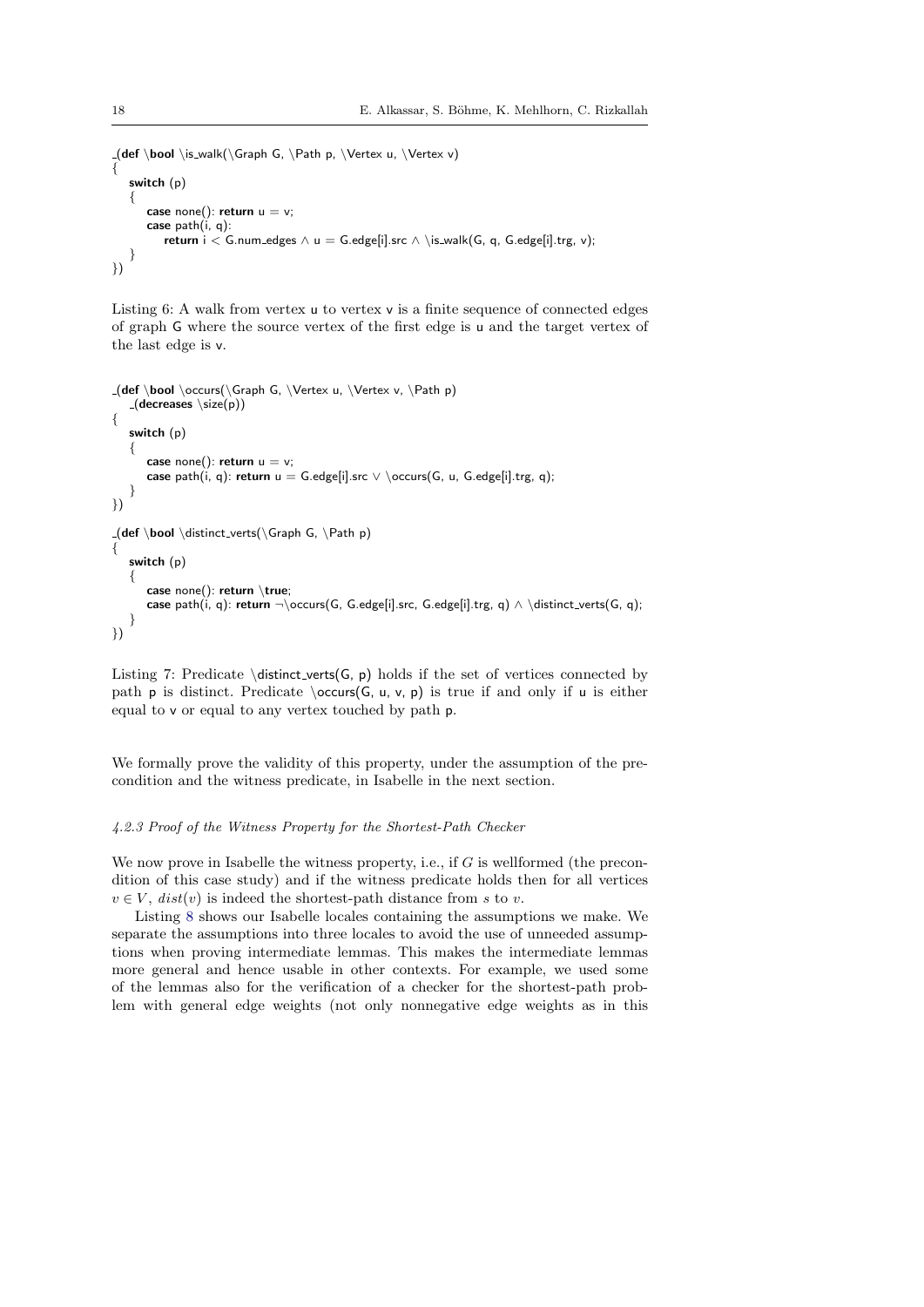```
locale basic-sp = pseudo-digraph +fixes dist :: \alpha \Rightarrow \text{ } \text{ }ereal
    fixes c :: \beta \Rightarrow realfixes s :: \alphaassumes general source val: dist s \leq 0assumes trian: \bigwedge e \cdot e \in edges \ G \Longrightarrow dist \ (target \ G \ e) \leq dist \ (start \ G \ e) + c \ elocale basic-just-sp = basic-sp +
    fixes num :: \alpha \Rightarrow enatassumes just:
       \bigwedge v. v \in \text{verts } G \Longrightarrow v \neq s \Longrightarrow \text{num } v \neq \infty \Longrightarrow\exists e \in edges G.
               v = target \ G \ e \ \wedgedist v = dist (start G e) + c e \wedgenum\ v = num\ (start\ G\ e) + (enat\ 1)locale shortest-path-pos-cost = basic-just-sp +
    assumes s in G: s \in \text{verts } Gassumes start val: dist s = 0
    assumes no path: \bigwedge v. v \in \text{verts } G \Longrightarrow \text{dist } v = \infty \longleftrightarrow \text{num } v = \inftyassumes pos_cost: \bigwedge e. e \in edges \ G \Longrightarrow 0 \leq c \ e
```
Listing 8: Locales for the shortest-paths proof in Isabelle

case study) [\[33\]](#page-31-9). The first locale basic-sp subsumes the locale pseudo-digraph that is mentioned in Section [4.1.3.](#page-11-0) Moreover, we assume we are given the function  $dist: V \to (\mathbb{R} \cup {\infty, -\infty})$ , an edge cost function  $c: E \to \mathbb{R}$ , and a start vertex s.

We lift c to a function  $cost$  that takes a walk as input and returns the sum of the costs of its edges. Using the *basic-sp* locale we prove that for every vertex  $v$ and walk p from s to v, dist  $v \leq \cos t$  p. We prove this by induction on the length of p. If the length of p is 0 then its cost is 0 and  $s = v$ . Using the general source val assumption we know *dist*  $s \leq 0$ , and hence *dist*  $s \leq cost$  *p*. For the inductive case, let p be a path p' with an appended edge e, denoted as  $p' \bullet e$  where  $e = (u, v)$ . Then by the induction hypothesis we know *dist*  $u \leq \cos t$  *p* and by the trian assumption we know dist  $v \leq dist u + c e$ , and thus dist  $v \leq cost p + c e$ , from which we conclude dist  $v \leq \cos t$  p.

Let  $\mu$  be a function that takes two vertices s and v and a cost function c on edges and returns the cost of a shortest path from  $s$  to  $v$  in  $G$  using the cost function c. Using the locale basic-sp and the fact that for any vertex  $v$  and walk  $p$ from s to v, dist  $v \leq \cos t$  p we can also deduce that dist  $v \leq \mu v$  for every vertex  $v \in V$ . We call this lemma dist-le- $\mu$ .

We use the locale *basic-just-sp* to prove that  $dist v > u v$  for every vertex  $v \in V$ under some extra assumptions (see Listing [9\)](#page-19-0) and call this lemma  $dist\text{-}ge\text{-}\mu$ . Later we show that these extra assumptions hold in the locale *shortest-path-pos-cost*. The proof of dist-qe- $\mu$  proceeds by induction over num v. If num  $v = 0$  then  $v = s$  (since num  $v \neq 0$  for every  $v \neq s$ ) and hence, since we assumed dist  $s = 0$  and  $\mu s = 0$ , we have dist  $s \geq \mu$  s. For the inductive step, by the assumption named just we know that there is an edge  $e = (u, v)$  in E such that dist  $v = dist u + c e$  and num  $v = num$  u+1. By the induction hypothesis and the lemma dist-le- $\mu$  we know dist  $u = \mu u$  and hence dist  $v = \mu u + c e$ . If dist  $v = \infty$  then dist  $v \geq \mu v$ . Otherwise we have dist  $v \neq \infty$  and, since we assumed dist  $v \neq -\infty$ , we also have  $\mu u \neq \infty$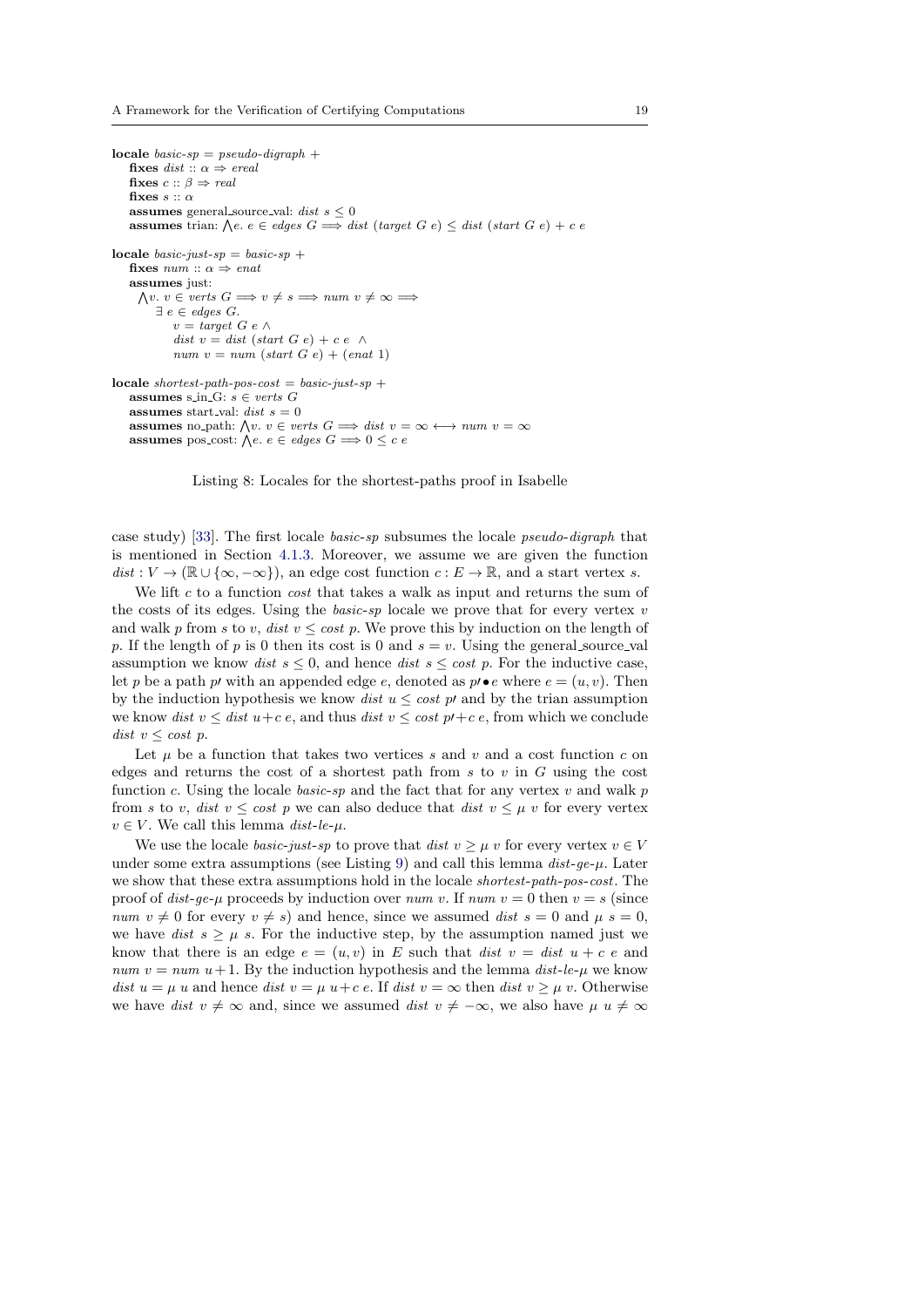<span id="page-19-0"></span>lemma (in  $basic-just-sp)$  dist-ge- $\mu$ : fixes  $v :: \alpha$ assumes  $v \in \text{verts } G$ assumes num  $v \neq \infty$ assumes dist  $v \neq -\infty$ assumes  $u \, c \, s \, s = \text{ } \text{ } \text{ } e \text{ } \text{ } e \text{ } a \text{ } 0$ assumes *dist*  $s = 0$ assumes  $\bigwedge u. u \in \text{verts } G \Longrightarrow u \neq s \Longrightarrow num \ u \neq \infty \Longrightarrow num \ u \neq \text{enat } 0$ shows dist  $v \geq \mu c s v$ 

Listing 9: The central lemma of the shortest-paths proof in Isabelle

and  $\mu u \neq -\infty$ . Hence, there must be a walk p from s to u with  $\mu u = cost p$ . By definition of  $\mu$  we know  $\mu$  v  $\leq$  cost (p  $\bullet$  e) and by definition of cost we thus have  $\mu v \leq \mu u + c e$ . Therefore, dist  $v \geq \mu v$ .

Now we show that the extra assumptions that we made while proving lemma  $dist\text{-}ge\text{-}\mu$ , i.e., all assumption except for the first one (Listing [9\)](#page-19-0), hold under the shortest-path-pos-cost locale.

The assumption *num*  $v \neq \infty$  is superfluous, for if *num v* is equal to  $\infty$ , so is dist v using the no-path assumption, and then the inequality dist  $v \geq \mu$  v holds as well. The assumption  $\mu$  s s  $c = 0$  holds using the pos-cost assumption, since if all edges have nonnegative cost then so do all walks and thus the empty walk from  $s$  to itself is the least cost walk to  $s$ ; recall that the empty walk has cost zero. The assumption *dist*  $s = 0$  holds directly by the start-val assumption. The last assumption of dist-qe- $\mu$ , i.e., for every vertex  $u \in V$  with  $u \neq s$  we have that num  $u \neq \infty$  implies num  $u \neq 0$ , holds using the just assumption. We refer to this assumption of  $dist-ae-u$  with u instantiated by v as  $num-not0$  lemma. Finally, we show how to fulfill the assumption dist  $v \neq -\infty$ . If num  $v = \infty$  then dist  $v = \infty$  by the no-path assumption, and we are done. For num  $v \neq \infty$  we prove by induction on *num v* that dist  $v \neq -\infty$ . If *num v* = 0 we know that  $v = s$  using the num-not0 lemma and therefore dist  $v \neq -\infty$  using the start\_val assumption. For the inductive step, if  $v = s$  then dist  $v = 0$  by the start val assumption, and we are done. Otherwise, if  $v \neq s$ , we know by the just assumption that there is an edge  $e = (u, v)$  in E such that dist  $v = dist u + c e$  and num  $v = num u + 1$ . By num  $v \neq \infty$  we have num  $u \neq \infty$  and hence by the induction hypothesis dist  $u \neq -\infty$ . Consequently dist  $v \neq -\infty$ . This concludes the proofs of the extra assumptions made in the lemma  $dist$ -ge- $\mu$  under the locale shortest-path-pos-cost. Thus, we know that under this locale *dist*  $v = \mu v$  for all  $v \in V$ .

Linking this Isabelle proof with the specification exported from VCC is a matter of translating from one representation to another. We chose to define paths and their costs in VCC (see Section [4.2.2\)](#page-14-0) intentionally similar to the way they are defined in the Isabelle graph library to ease our translation proofs. Since there are several more concepts to relate than in the previous checker (see Section [4.1.3\)](#page-11-0), our proofs for the shortest-path checker are more tedious. Nevertheless, no complex reasoning is required. We establish that the assumptions of the shortest-path-pos-cost locale are implied by the checker precondition and witness predicate, and we prove that our final theorem proved in that locale implies the checker postcondition.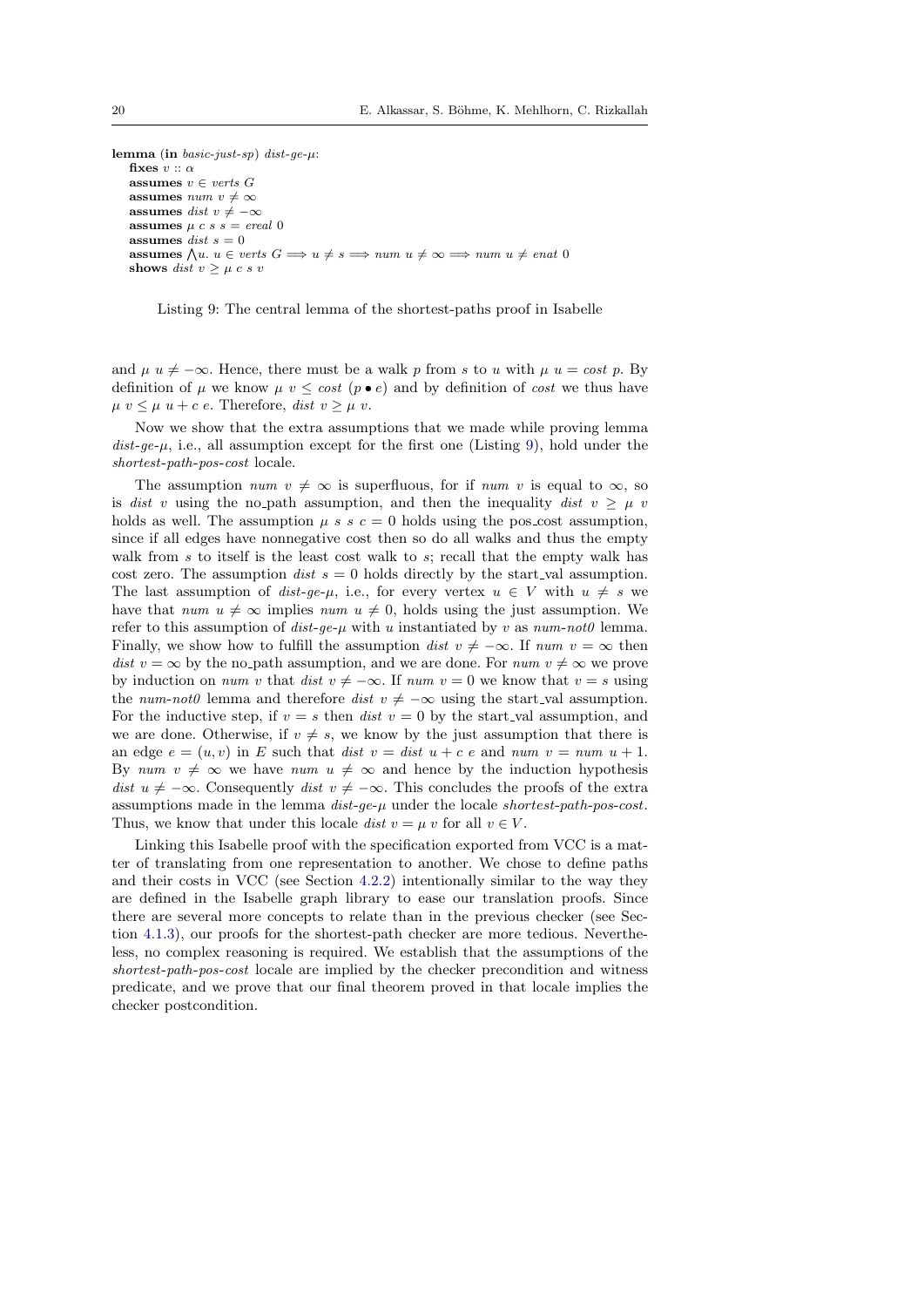<span id="page-20-0"></span>

Fig. 5: The vertex labels certify that the indicated matching is of maximum cardinality: All edges of the graph have either both endpoints labeled as 2 or at least one endpoint labeled as 1. Any matching can hence use at most one edge with both endpoints labeled 2 and at most four edges that have an endpoint labeled 1. Therefore, no matching has more than five edges. The matching shown consists of five edges (in bold).

### 4.3 Case Study: Maximum Cardinality Matching in Graphs

A matching in a graph  $G$  is a subset  $M$  of the edges of  $G$  such that no two share an endpoint. A matching has maximum cardinality if its cardinality is at least as large as that of any other matching. Figure [5](#page-20-0) shows a graph, a maximum cardinality matching, and a witness of this fact. An *odd-set cover*  $L$  of a graph  $G$  is a labeling of the vertices of G with integers such that every edge of  $G$  is either incident to a vertex labeled 1 or connects two vertices labeled with the same number i and  $i \geq 2$ .

<span id="page-20-2"></span>**Theorem 2 (Edmonds [\[16\]](#page-31-10))** Let M be a matching in a graph G and let L be an odd-set cover of G. For any  $i \geq 0$ , let  $n_i$  be the number of vertices labeled i. If

<span id="page-20-1"></span>
$$
|M| = n_1 + \sum_{i \ge 2} \lfloor n_i/2 \rfloor \tag{2}
$$

then M is a maximum cardinality matching.

*Proof* Let N be any matching in G. For  $i \geq 2$ , let  $N_i$  be the edges in N that connect two vertices labeled i and let  $N_1$  be the remaining edges in N. Then, by the definition of odd-set cover, every edge in  $N_1$  is incident to a vertex labeled 1. Since edges in a matching do not share endpoints, we have

$$
|N_1| \le n_1 \text{ and } |N_i| \le \lfloor n_i/2 \rfloor \text{ for } i \ge 2.
$$
  
Thus  $|N| \le n_1 + \sum_{i \ge 2} \lfloor n_i/2 \rfloor = |M|$ .

It can be shown (but this is nontrivial) that for every maximum cardinality matching  $M$  there is an odd-set cover  $L$  satisfying Equality [\(2\)](#page-20-1). The cover uses nonnegative vertex labels in the range 0 to  $|V| - 1$  and all  $n_i$ 's with  $i \geq 2$  are odd. The certifying algorithm for maximum cardinality matching in LEDA returns a matching  $M$  and an odd-set cover  $L$  such that [\(2\)](#page-20-1) holds. The relationship to Section [2](#page-2-0) is as follows: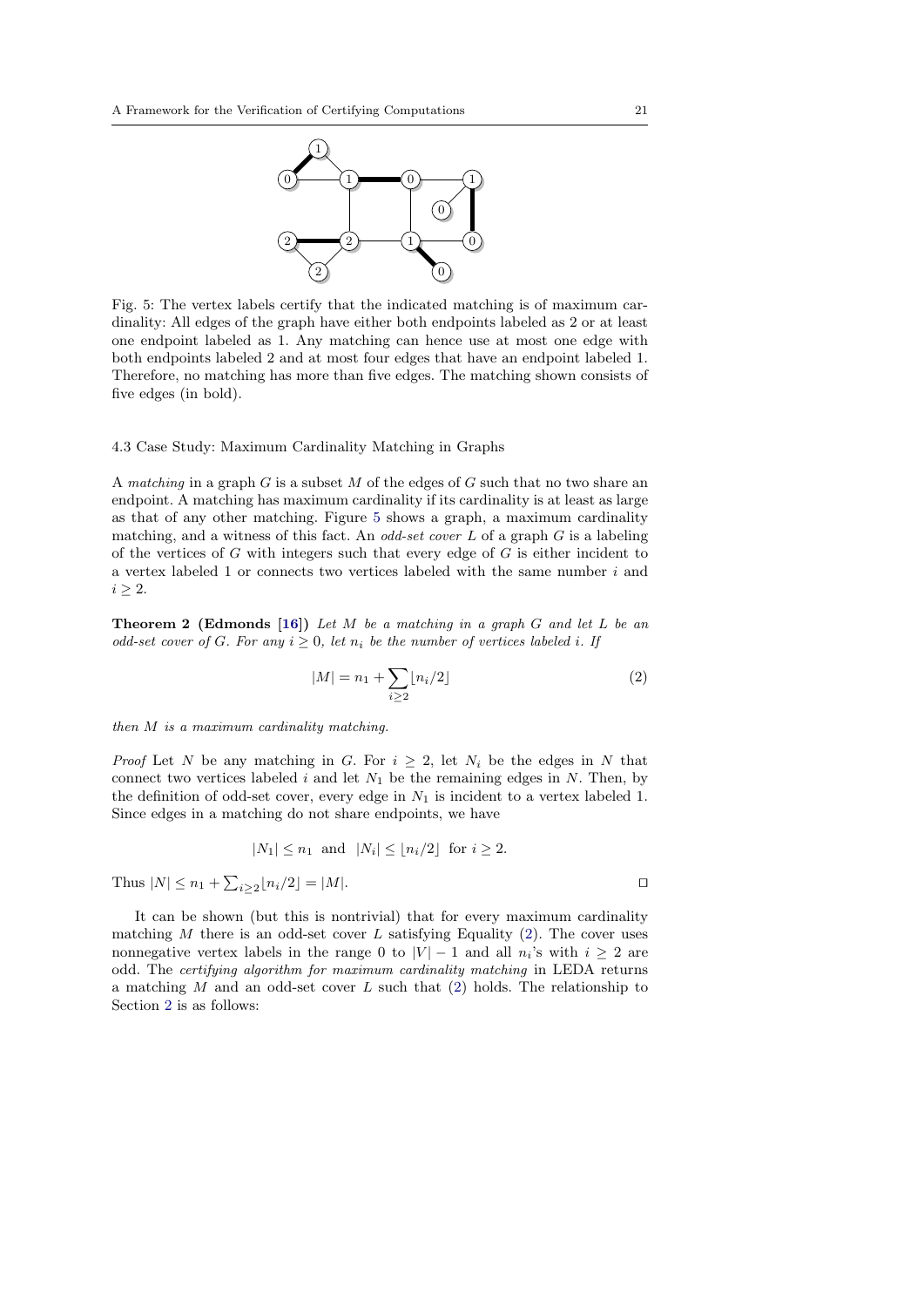input  $x =$  an undirected graph G output  $y = a$  set of edges M witness  $w = a$  vertex labeling L  $\varphi(x) = G$  and M are wellformed and have no self loops  $W(x, y, w) = M$  is a matching in G, L is an odd-set cover for G, and Equation [\(2\)](#page-20-1) holds  $\psi(x, y) = M$  is a maximum cardinality matching in G.

Theorem [2](#page-20-2) is the witness property. We give a formal proof for it in Section [4.3.3.](#page-25-0) Writing a correct program which checks whether a set of edges is a matching and a vertex labeling is an odd-set cover which together satisfy Equation [2](#page-20-1) is easy, see Section [4.3.1.](#page-21-0) In Section [4.3.2](#page-23-0) we describe the verification of such a checker. The relevant files in the companion website are check matching.c (C-code and checker correctness), check matching.thy (Isabelle/HOL representation of the VCC checker specification and witness property), Matching.thy (abstract verification of the witness property in a locale), and Matching Link.thy (instantiation of the locale with the Isabelle/HOL representation of the VCC specification).

This case study is a modified version of the one we present in [\[1\]](#page-30-1). The proof of the witness property is very similar to the one published in [\[32\]](#page-31-11) except that it uses the Isabelle graph library which was developed meanwhile.

### <span id="page-21-0"></span>4.3.1 Maximum-Cardinality-Matching Checker

We build the checker using the graph data structure as in the previous case studies (see Listing [1\)](#page-8-2). We assume that graphs are wellformed and have neither self loops nor duplicate edges. We treat the edges of a graph as undirected edges. Matchings are also represented by graphs. We require an additional witness in the form of an array f mapping edge identifiers of the matching to edge identifiers of the input graph. For instance, if a graph consists of three edges (identified as 0, 1 and 2) and the computed matching consists of the third edge (i.e., 2), then f would be an array with a single element 2 indicating how the only edge of the matching corresponds to the edges of the input graph. Finally, the vertex labeling is represented by an array osc which is indexed by vertices and which stores elements of type Nat. The checker function requires an auxiliary array check that can store as many elements of type Nat as there are vertices in the input graph, but at least two. We expect that this array is allocated elsewhere and given as extra input to the checker.

In addition to the checker function, there are four helper functions, see Listing [10.](#page-22-0) The checker succeeds if the first three of them succeed and if the fourth function returns a value that is equal to the number of edges of the matching M. In short, the helper functions perform the following tasks. The function check subset checks whether M is a subgraph of G with respect to the mapping f. In check matching, we check that M is indeed a matching, i.e., that it contains no two edges which are incident. With check osc the vertex labeling is checked to be an odd-set cover and that vertex labels are in the range  $\{0, \ldots, G->n-1\}$ . Finally, the function weight computes the sum on the right-hand side of Equation [\(2\)](#page-20-1). This computation is optimized by first searching for the greatest vertex label, which can be considerably smaller than the maximal  $G->n-1$ , and then summing up partial sums only until this greatest label. The main checker function passes the auxiliary array check to check matching as degree in M argument and to weight as count argument.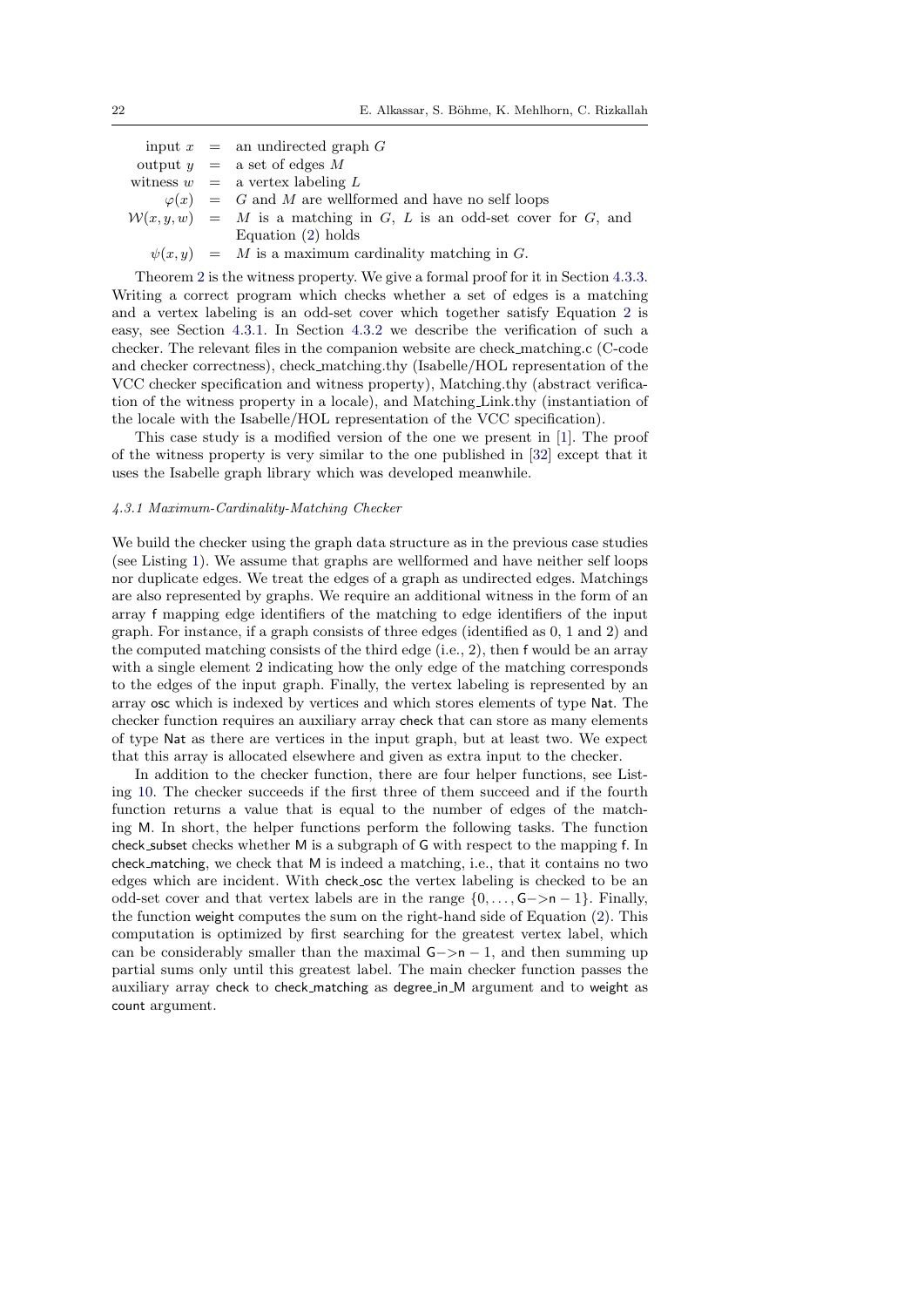<span id="page-22-0"></span>bool check subset(Graph∗ G, Graph∗ M, Nat∗ f)

```
{
   Edge Id e;
   for (e = 0; e < M->m; e++){
      if (f[e] >= G−>m) return FALSE;
      if (M−>es[e].s == G−>es[f[e]].s && M−>es[e].t == G−>es[f[e]].t) continue;
      if (M−>es[e].s == G−>es[f[e]].t && M−>es[e].t == G−>es[f[e]].s) continue;
      return FALSE;
   }
   return TRUE;
}
bool check matching(Graph∗ M, Nat∗ degree in M)
{
   Vertex v; Edge_Id e;
   for (v = 0; v < M->n; v++) degree_in_M[v] = 0;
   for (e = 0; e < M->m; e++)\left\{ \right.if (degree in M[M−>es[e].s] == 1 || degree in M[M−>es[e].t] == 1) return FALSE;
      degree_in.M[M->es[e], s] = 1;degree_in_M[M->es[e].t] = 1;}
   return TRUE;
}
bool check osc(Graph∗ G, Nat∗ osc)
{
   Edge_Id e; Vertex v, w;
   for (v = 0; v < G->n; v++) if (osc[v] >= G->n) return FALSE;
   for (e = 0; e < G->m; e++)\left\{ \right.v = G−>es[e].s;
      w = G−>es[e].t;
      if (osc[v] == 1 \mid | \; osc[w] == 1 \mid | \; (osc[v] == osc[w] \& \& osc[v] \ge 2)) continue;
      return FALSE;
   }
   return TRUE;
}
Nat weight(Graph∗ G, Nat∗ osc, Nat∗ count)
{
   Vertex v; Nat c, s, max = 1, r = (G - > n > 2) ? G - > n : 2;
   for (c = 0; c < r; c++) count[c] = 0;for (v = 0; v < G->n; v++){
      count[osc[v]] = count[osc[v]] + 1;if (osc[v] > max) max = osc[v];
   }
   s = count[1];for (c = 2; c < max + 1; c++) s += count[c] / 2;return s;
}
```
Listing 10: Helper functions of the maximum-cardinality-matching checker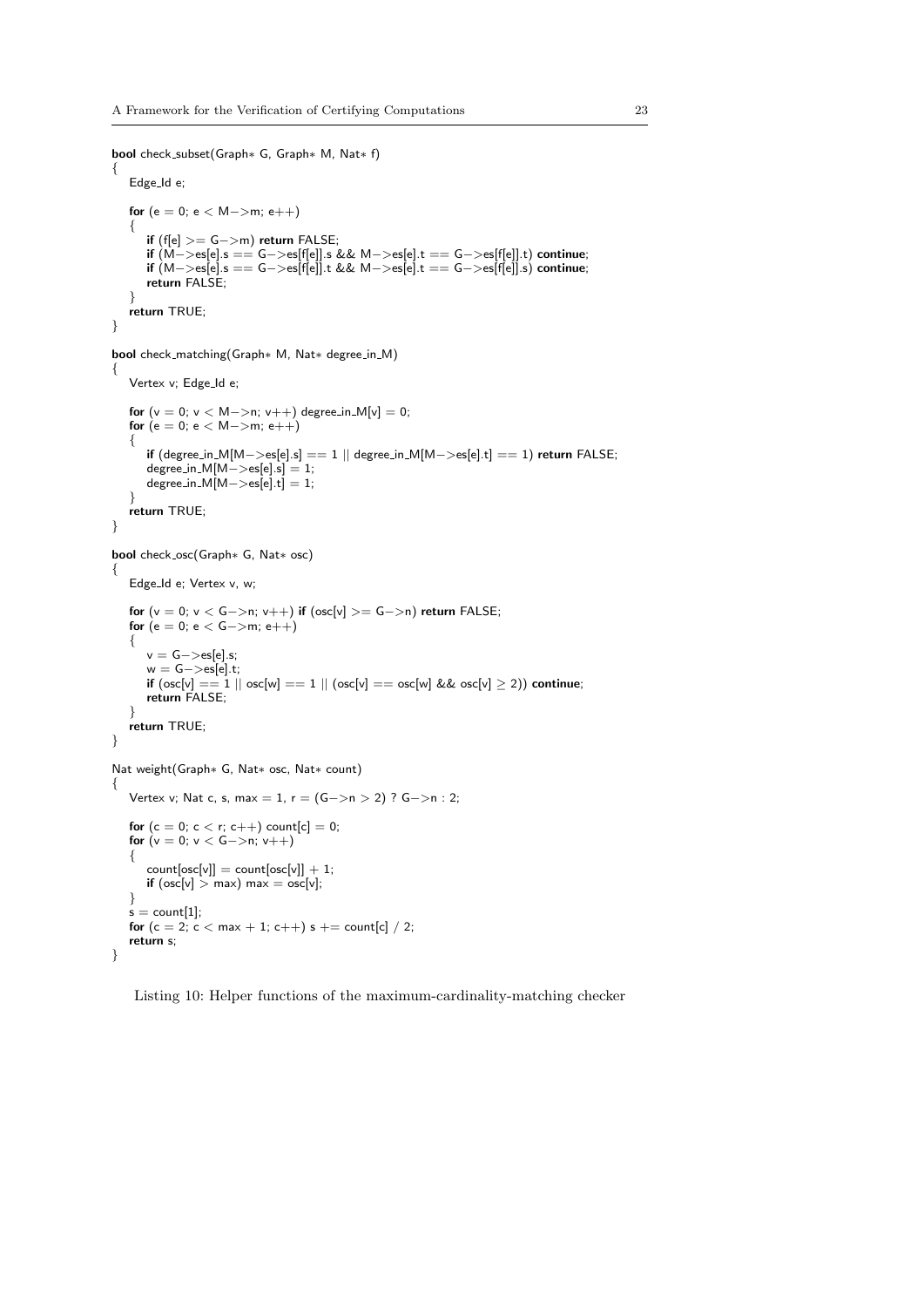### <span id="page-23-0"></span>4.3.2 Checker Correctness

We build on the abstract graph data structure of Listing [3.](#page-9-1) We require that graphs are are wellformed and contain neither self loops:

 $∀ \ \E{dgeld}$  i;  $i < G .$ num\_edges  $→ G .$ edge[i].src  $≠ G .$ edge[i].trg;

nor duplicate edges:

∀ \Edge\_Id i1, i2; i1 < G.num\_edges  $\land$  i2 < G.num\_edges  $\land$  i1  $\neq$  i2  $\longrightarrow$  $G.$ edge[i1].src  $\neq G.$ edge[i2].src  $\vee G.$ edge[i1].trg  $\neq G.$ edge[i2].trg;

An abstract vertex labeling L is a mapping from vertices to natural numbers. The mapping f from edge identifiers to edge identifiers has a straightforward representation as abstract mapping. We omit here, as in the previous case studies, the description of abstraction functions from concrete to abstract values.

The witness predicate is a conjunction of four predicates, each related to one of the helper functions in Listing [10.](#page-22-0)

check subset: M must be a subgraph of G w.r.t. the edge mapping f, i.e., every edge of M must also be an edge of G modulo symmetry of edges:

∀ \Edge Id i; i < M.num edges −→ f[i] < G.num edges ∧  $(M.$ edge[i].src = G.edge[f[i]].src ∧ M.edge[i].trg = G.edge[f[i]].trg  $\vee$ M.edge[i].src = G.edge[f[i]].trg  $\wedge$  M.edge[i].trg = G.edge[f[i]].src)

check matching: M must be a matching, i.e., no two edges of M have a vertex in common:

```
∀ \Edge Id i1, i2;
   i1 < M.num_edges \land i2 < M.num_edges \land i1 \neq i2 \longrightarrowM.edge[i1].src \neq M.edge[i2].src ∧ M.edge[i1].src \neq M.edge[i2].trg ∧
   M.edge[i1].trg \neq M.edge[i2].src ∧ M.edge[i1].trg \neq M.edge[i2].trg
```
check osc: L must be an odd-set cover of G, i.e., for every edge of G one of the edge's vertices is labeled 1 or both vertices are labeled by the same number which is greater or equal 2:

∀ \Edge Id i; i < G.num edges −→ L[G.edge[i].src]  $= 1 \vee$ L[G.edge[i].trg]  $= 1 \vee$ L[G.edge[i].src] = L[G.edge[i].trg]  $\land$  L[G.edge[i].src]  $\geq 2$ 

weight: Equation [\(2\)](#page-20-1) must hold. We define it stepwise. The number of vertices labeled with c is defined recursively:

 $-(def \natural \label{col}$ <br>  $-(def \n{trad} \label{col}$ { return (i = 0) ? 0 : ((L[i − 1] = c) ? 1 : 0) + \label\_count(L, c, i − 1); })

We have  $n_c = \label{eq:1}$  label\_count(L, c, G.num\_verts) for a vertex label c. The sum of these numbers for labels greater than 1 is again defined recursively:

 $_{\text{def}} \natural \rec_{weight}(\label{eq:ref} \lambda n, \natural i)$ { return  $(i < 2)$  ? 0 : \label\_count(L, i, n)  $/ 2 + \rec_w\neq L$ , n, i - 1); })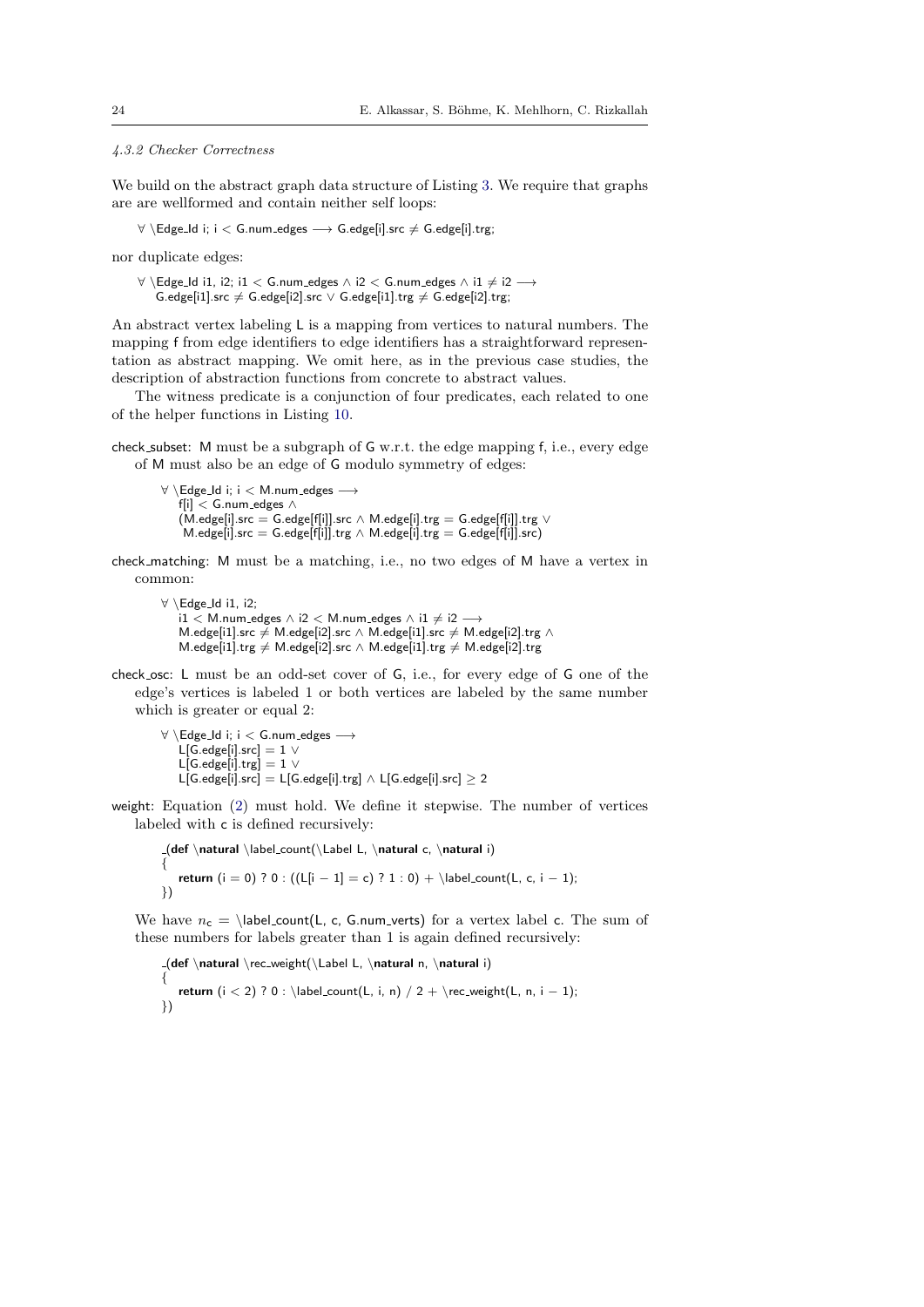We have  $\sum_{i\geq 2} \lfloor n_i/2 \rfloor = \rceil$ rec\_weight(L, G.num\_verts, m) where m is the greatest label that is assigned to any vertex by L. The complete sum is then:

```
(def \natural \full weight(\Label L, \natural n, \natural i)
{
    return \label{eq:rel} \label{rel} \label{rel} \backslash abel_count(L, 1, n) + \text{rec-weight}(L, n, i);})
```
That is, we have  $n_1 + \sum_{i \geq 2} \lfloor n_i/2 \rfloor = \delta(L)$  . G.num\_verts, m) with the same m as before. Finally, the predicate capturing Equation  $(2)$  is as follows:

M.num\_edges = \full\_weight(L, G.num\_verts, m)  $\wedge$ ∀ \Vertex v; v < G.num verts −→ L[v] ≤ m

Verifying the correctness of the checker (Section [4.3.1\)](#page-21-0) follows the lines of the earlier case studies for the first three predicates above. We only have to provide the right loop invariants, and simple variations of the predicates to be proved are sufficient. In check matching, we need additional loop invariants. Along with the first loop we accumulate the knowledge about the initialization of the degree in M array, i.e., the first positions of the array have already been set 0:

 $\forall$  Nat u; u  $\lt v \rightarrow$  degree\_in\_M[u] = 0

Moreover, on the second loop we need three additional loop invariants. One invariant maintains that values stored in degree in M are in range:

```
\forall Nat v; v < M->n \rightarrow degree_in_M[v] < 1
```
Another invariant specifies the knowledge about vertices for which degree in M is still 0, i.e., that those vertices cannot be part of any already checked edge:

```
∀ Nat v; v < M−>n ∧ degree in M[v] = 0 −→
   \forall Nat e1; e1 < e → M->es[e1].s \neq v ∧ M->es[e1].t \neq v
```
And finally, vertices for which degree in M has already been set to 1 are mapped by a ghost mapping E to their adjacent edge in the matching M:

∀ Vertex v; v < M−>n ∧ degree in M[v] = 1 −→ E[v] < e ∧ (M−>es[E[v]].s = v ∨ M−>es[E[v]].t = v)

This invariant is required to prove completeness. We maintain this invariant by updating the ghost mapping E in the loop body accordingly.

We need that G is wellformed to establish correctness of check\_osc and for the verification of check matching, in the latter case together with the fact that G has no self loops.

Proving correct the weight function is the most intricate part of the checker verification. There are two properties to show, functional correctness and absence of overflows. The former is to show that the function computes the  $n_i$  and the overall sum of Equation [\(2\)](#page-20-1) correctly as specified in the above fourth conjunct of the witness predicate. The latter is to show that the additions in both the second and third loop do not overflow. Surprisingly, the absence of overflows is much harder to establish than functional correctness. We concentrate on functional correctness first.

The definition of the \label count function is such that we can maintain the following property in the second loop:

 $\forall$  Nat j; j < r  $\rightarrow$  count[j] = \label\_count(L, j, v)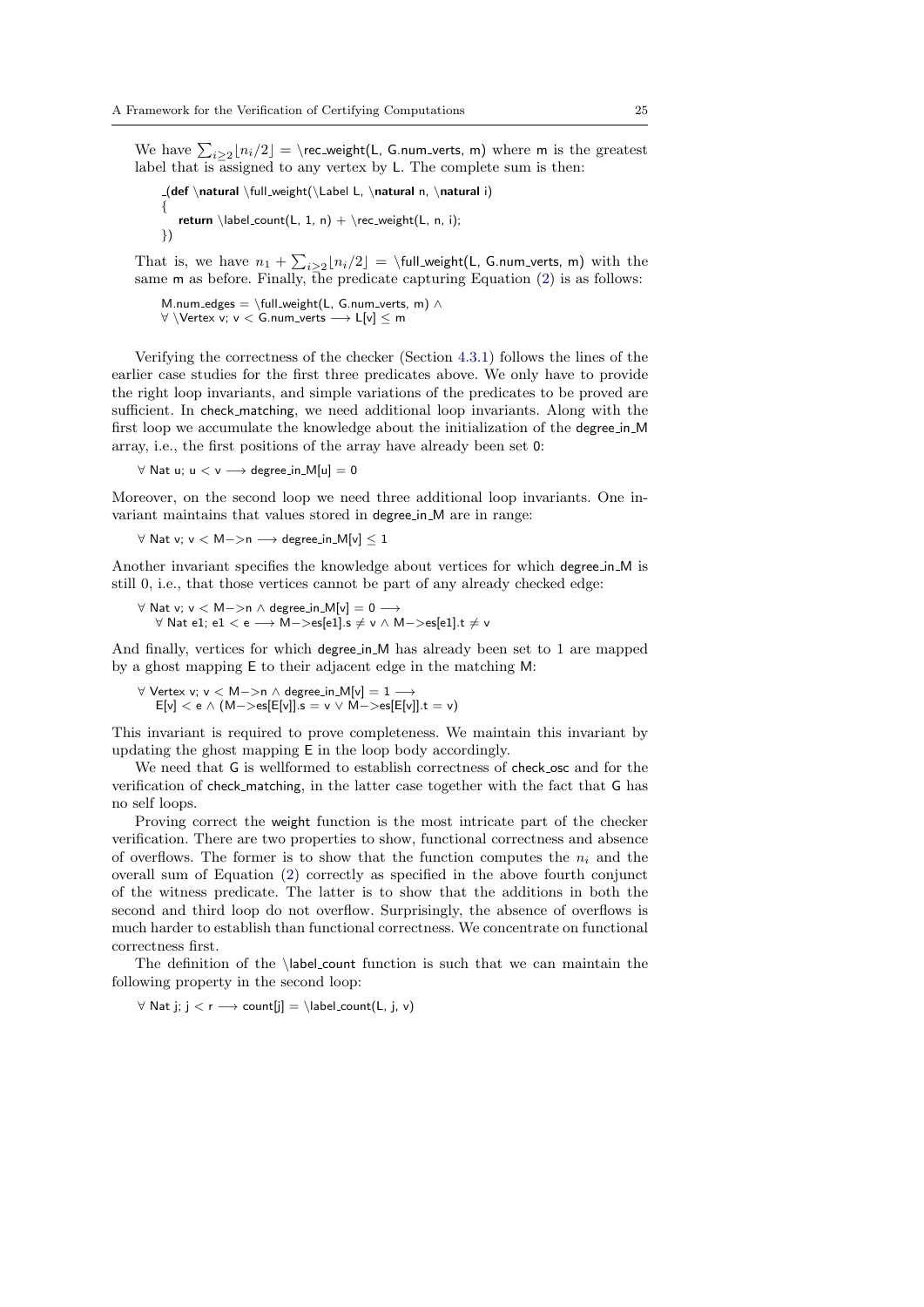With this property, the following loop invariant on the third loop can be maintained:

 $s = \tilde{\text{L}, G->n, c - 1)}$ 

Together with a further loop invariant for the second loop to guarantee that max is the greatest label seen so far, we can conclude that the weight function is functionally correct.

The addition in the second loop can never overflow because in each loop iteration, the loop variable is an upper limit on the value of count is array for each label i. Concerning the addition in the third loop, we observe that in each loop iteration the value of s is bounded by the number of vertices in G. To establish this property, we build up a ghost map sum in the second loop in such a way that in every iteration of that loop this map fulfills the following invariant:

```
sum[1] = count[1] \wedge(∀ Nat j; 1 < j \land j < r \longrightarrow sum[j] = sum[j - 1] + count[j]) \land(\forall \text{ Nat j}; 1 < j \land j < r \longrightarrow \textsf{sum[j]} \leq \vee)
```
Maintaining this invariant requires to update the sum map during each iteration of the second loop. We do so in a nested ghost loop where we propagate the increment that happened on the count array to every possibly affected element sum[j].

The postcondition of the checker expresses that the cardinality of any matching of G cannot be smaller than the cardinality of M:

```
∀ \Graph M2; \Edge Map I2; \is subset(G, M2, I2) ∧ \is matching(M2) −→
  M2.num_edges < M.num_edges;
```
We give a formal proof that the checker preconditions and the witness predicate imply this property in the following section.

### <span id="page-25-0"></span>4.3.3 Proof of the Witness Property for the Maximum-Cardinality-Matching Checker

We explain the Isabelle proof for the witness property, i.e., Theorem [2.](#page-20-2) See Listing [11](#page-26-1) for an excerpt of our formal Isabelle proof development that can be found in file Matching.thy. The formal proof follows the scheme of the nonformal proof and is split into two main parts.

For  $i \geq 2$ , let  $M_i$  be the edges in M that connect two vertices labeled i and let  $M_1$  be the remaining edges in M. We use the definition of an odd-set cover to prove that  $M \subseteq \bigcup_{i \geq 1} M_i$  and thus  $|M| \leq \sum_{i \geq 1} |M_i|$ . Let  $V_i$  be the vertices labeled i and let  $n_i = |V_i|$ . We formally prove:  $|M_1| \leq n_1$  and  $|M_i| \leq \lfloor n_i/2 \rfloor$ .

In order to prove  $|M_1| \leq n_1$ , we exhibit an injective function from  $M_1$  to  $V_1$ . We first prove, using the definition of an odd-set cover, that every edge  $e \in M_1$ has at least one endpoint in  $V_1$ . This gives rise to a function  $\mathit{endpoint}_{V_1} : M_1 \mapsto V_1$ . We then use the fact that edges in a matching do not share endpoints, i.e., edges in a matching are disjoint when interpreted as sets, to conclude that  $\epsilon n dpoint_{V_1}$  is injective. This establishes  $|M_1| \leq |V_i|$ .

For  $i \geq 2$  the proof of the inequality  $|M_i| \leq \lfloor n_i/2 \rfloor$  is similar, but more involved.  $M_i$  is a set of edges. If we represent edges as sets, each with cardinality two, then  $M_i$  is a collection of sets. We define the set of vertices  $V'_i$  to be  $\bigcup_{i\geq 2} M_i$  and use the definition of an odd-set cover to prove  $V_i' \subseteq V_i$ . Then, we use the fact that the edges in a matching are pairwise disjoint to prove  $|V_i'| = 2 \cdot |M_i|$ . Note also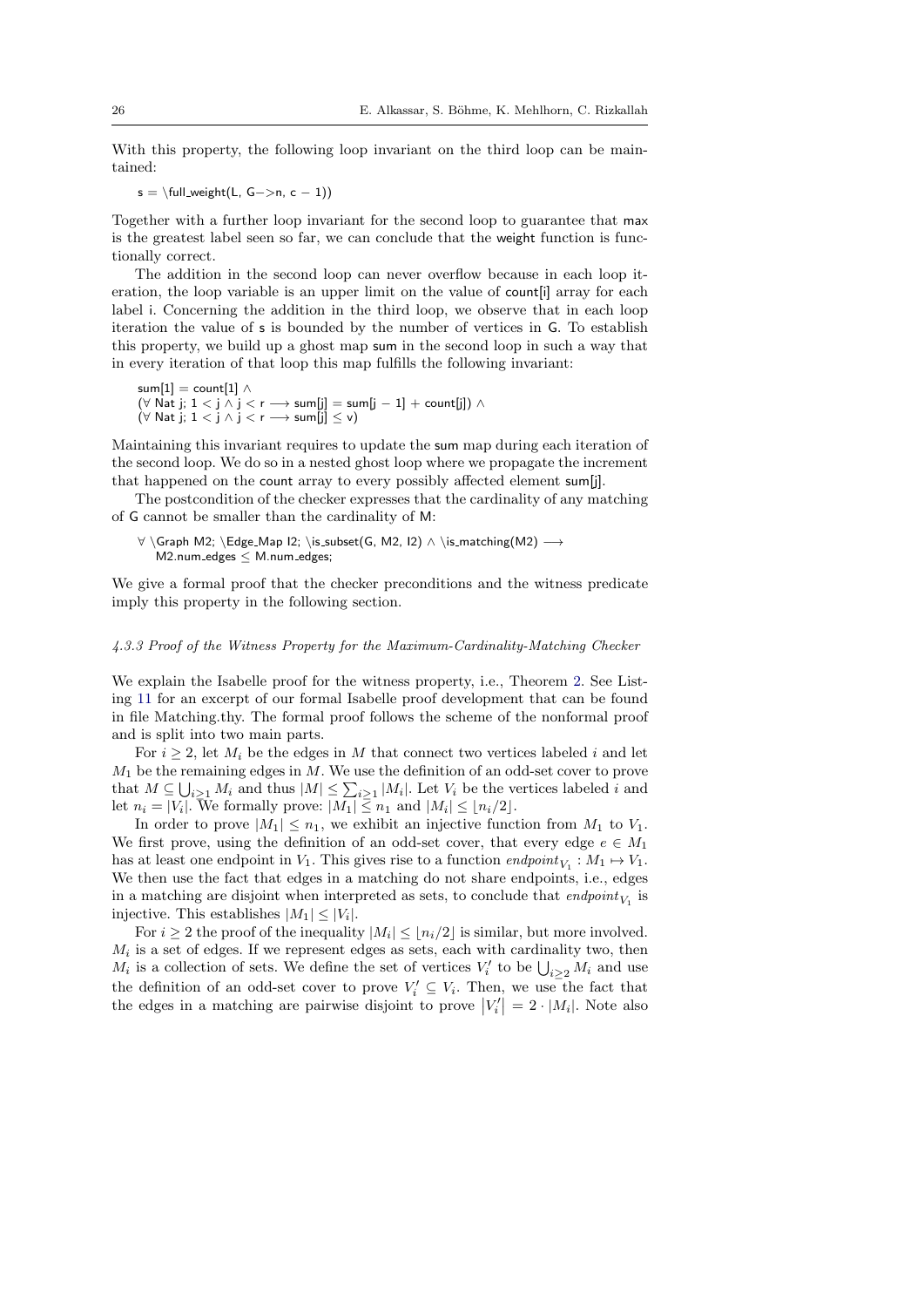<span id="page-26-1"></span>type synonym  $label = nat$ 

definition disjoint-edges ::  $(\alpha, \beta)$  pre-graph  $\Rightarrow \beta \Rightarrow \beta \Rightarrow \text{bool}$  where disjoint-edges  $G$  e<sub>1</sub> e<sub>2</sub> = ( start  $\tilde{G} e_1 \neq start \ G \ \tilde{e}_2 \wedge start \ G \ e_1 \neq target \ G \ e_2 \wedge$ target  $G$   $e_1 \neq start G$   $e_2 \wedge target G$   $e_1 \neq target G$   $e_2)$ definition matching ::  $(\alpha, \beta)$  pre-graph  $\Rightarrow \beta$  set  $\Rightarrow$  bool where matching G  $M =$  $M \subseteq edges \ G \wedge$  $(\forall e_1 \in M. \ \forall e_2 \in M. \ e_1 \neq e_2 \longrightarrow disjoint\text{-}edges \ G \ e_1 \ e_2))$ definition  $OSC :: (\alpha, \beta)$  pre-graph  $\Rightarrow (\alpha \Rightarrow label) \Rightarrow bool$  where OSC  $G$   $L = ($ ∀e ∈ edges G. L (start G e) =  $1 \vee L$  (target G e) =  $1 \vee$ L (start G e) = L (target G e)  $\wedge$  L (start G e)  $\geq$  2) definition weight :: label set  $\Rightarrow$  (label  $\Rightarrow$  nat)  $\Rightarrow$  nat where weight LV  $f = f \, 1 + \sum i \in LV$ . (f i) div 2 definition  $N :: \alpha set \Rightarrow (\alpha \Rightarrow label) \Rightarrow label \Rightarrow nat$  where N V L  $i = \text{card } \{v \in V$ . L  $v = i\}$ locale matching-locale  $=$  digraph  $+$ fixes  $maxM :: \beta$  set fixes  $L :: \alpha \Rightarrow label$ assumes matching: matching G maxM assumes OSC:  $\overrightarrow{OSC}$  G L assumes weight: card max $M = weight \{i \in L : vertex G. i > 1\}$  (N (verts G) L)

Listing 11: Definitions and locale for the matching proof in Isabelle

that  $|V_i'|$  must be even since  $|M_i|$  is a natural number. Thus we can prove that  $|M_i| \leq |V'_i|/2$  and hence  $|M_i| \leq |V'_i|/2 \leq |V_i|/2 = |n_i/2|$ .

Instantiating this Isabelle proof for the data structures and properties exported from VCC is mostly straightforward, since both formalizations have been chosen intentionally close to each other. We prove by induction that  $N \{0 \ldots \leq \infty\}$  $n$ } L l equals \label\_count(L, l, n) for every label l and that weight {2 .. k} f equals  $\full-weight(L, n, k)$  if f l and  $\label{clm}$  and  $\label{clm}$  and  $\label{clm}$  and  $\label{clm}$ that |M| equals M.num edges, we can establish the witness property for the matching checker.

# <span id="page-26-0"></span>5 Evaluation

We have shown that our methodology allows us to lift the trustworthiness of certifying algorithms to a new level: one can obtain formal instance correctness of certifying algorithms. A certifying algorithm returns for any input  $\bar{x}$  satisfying the precondition  $\varphi$  a pair  $(\overline{y}, \overline{w})$ . It comes with an associated witness predicate W and an associated checker program C. If  $\bar{x}$  satisfies the precondition, C is supposed to halt on input  $(\bar{x}, \bar{y}, \bar{w})$  and to decide the witness predicate. We have shown in three cases that checker correctness can be established formally using VCC. Precondition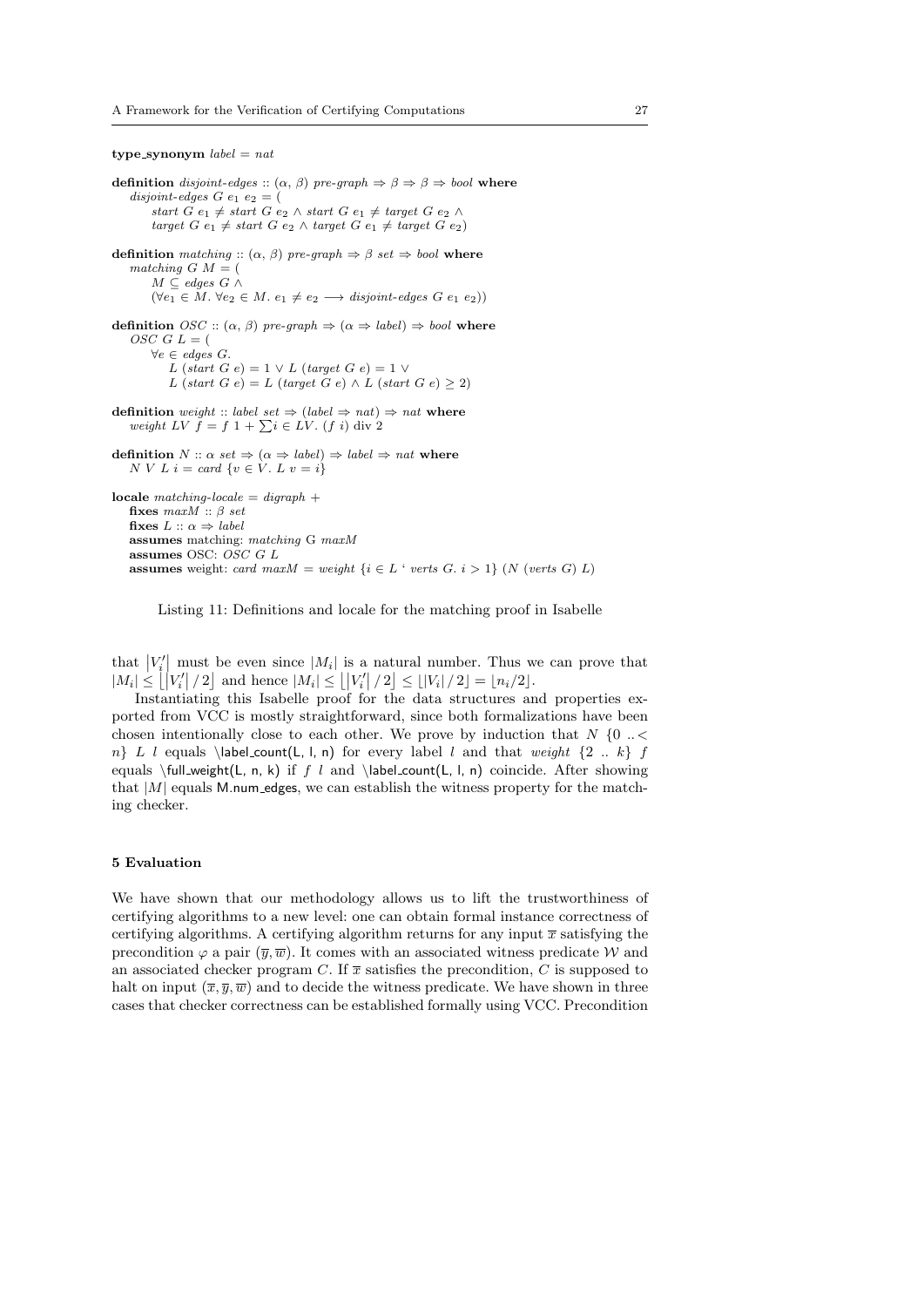plus witness predicate are supposed to imply the postcondition  $\psi$ . We have shown in the same three cases that the witness property can be established formally using Isabelle/HOL. In all cases, we followed the same approach: (1) write the checker in C and annotate it so that VCC can establish that the checker decides the witness property, (2) translate precondition, witness predicate and postcondition from VCC to Isabelle/HOL, and (3) prove the witness property in Isabelle/HOL and add the VCC-version of it as an axiom to VCC. We translated manually from VCC to Isabelle/HOL. Since the translation is purely syntactical, it could be automated.

We believe that our approach would work for all certifying algorithms discussed in the survey on certifying algorithms [\[23\]](#page-31-1). This might require to formalize the subject matter in Isabelle/HOL first. Our work profited from the recent formalization of graphs in Isabelle/HOL [\[30\]](#page-31-8). A similar effort would be needed before geometric or randomized algorithms can be tackled.

It is always a gratifying experience to see that a formalization reveals gaps in non formal reasoning. In our case, for example, we found that the checker for a maximum cardinality matching in LEDA does not verify that the computed matching  $M$  is a subgraph of  $G$ .

The matching algorithm for general graphs and its efficient implementation is an advanced topic in graph algorithms. It is a highly nontrivial algorithm which is not covered in the standard textbooks on algorithms. The following page numbers illustrate the complexity gap between the original algorithm and the checker: In the LEDA book, the description of the algorithm for computing the maximum cardinality matching and the proof of its correctness takes about 15 pages, compared to a one page description of the checker implementation.

All described theorems and lemmas have been formally verified using VCC and Isabelle/HOL. Table [1](#page-28-1) summarizes our effort in lines of code, lines of annotations, and lines of Isabelle specifications and proofs. We observe an average ratio of 2.5 for the VCC annotation overhead which includes, besides annotations for code verification, our specifications for the witness predicates. The overhead grows to an average ratio of 6.7 when also considering our Isabelle proofs. We believe that this overhead is a small price to pay for verifying full functional correctness of code with nontrivial mathematical properties. Observe that the Isabelle linking proofs are much shorter than the high-level proofs in the Isabelle locales for the two more complex checkers. Linking proofs hence cause only a small overhead and, as we found, are mostly straighforward. In our opinion, splitting the proofs into highlevel proofs for the mathematical concepts and lower-level linking proofs improved productivity and certainly helped to reduce the overall proof size and effort. The overall VCC proof time for all checkers is 10 seconds on a 2.9 GHz Intel Core i7 machine. The overall Isabelle proof time is also well below one minute on the same machine.

It took several months to develop the framework and to do the first example as described in [\[1\]](#page-30-1). For this paper, we reworked the framework, thereby strengthening and simplifying it at the same time. We now prove total correctness of the checkers and not only partial correctness. Moreover, we now establish that the checker accepts a triple  $(x, y, w)$  if and only if w is a valid witness for output y, whereas previously, we only proved one direction. The simplification results from dropping concrete specifications in VCC. This goes along with more succinct specifications and proofs for our original case study thanks to a new version of VCC.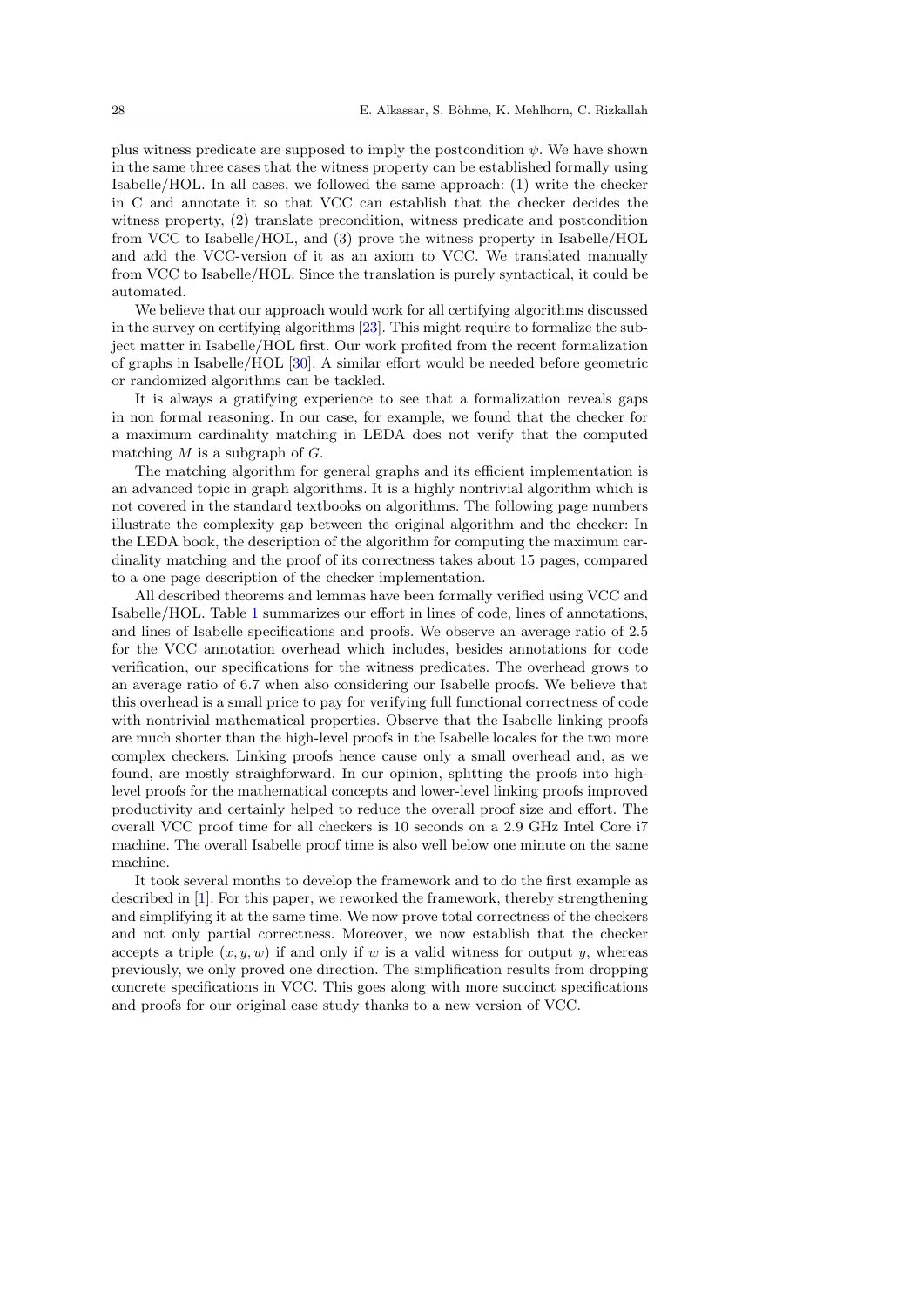A Framework for the Verification of Certifying Computations 29

<span id="page-28-1"></span>

|                      | C code | VCC.<br>Annotations | Exports | Isabelle<br>Locales | Links |
|----------------------|--------|---------------------|---------|---------------------|-------|
| Connected components | 61     | 162                 | 63      | 102                 | 163   |
| Shortest paths       | 107    | 318                 | 109     | 279                 | 198   |
| Matching             | 124    | 263                 | 78      | 318                 | 164   |

Table 1: Lines of C code, annotations for VCC, and Isabelle declarations and proofs, excluding empty lines in all cases. The latter is split up into specifications exported from VCC, abstract proofs performed within locales, and proofs that link the concrete representation exported from VCC with the abstract proofs.

Our methodology is not confined to verifying certifying computations only. Rather, any proposition that VCC fails to establish can be exported to Isabelle and proved there. See [\[7,](#page-30-3) section 4.5] for a small example demonstrating this. Hence, our methodology extends the applicability of VCC and allows, in conjunction with Isabelle, verifying complicated problems that were infeasible before.

# <span id="page-28-0"></span>6 Related Work

The notion of a certifying algorithm is ancient. Already al-Khawarizmi in his book on algebra described how to (partially) check the correctness of a multiplication. The extended Euclidean algorithm for greatest common divisors is also certifying; it goes back to the 17th century. Yet, formal verification of checkers is recent.

In 1997, Bright et al. [\[11\]](#page-30-4) verified a checker for a sorting algorithm that has been formalized in the Boyer-Moore theorem prover [\[10\]](#page-30-5). De Nivelle and Piskac formally verified the checker for priority queues implemented in LEDA [\[27\]](#page-31-12). Bulwahn et al. [\[12\]](#page-30-6) describe a verified SAT checker, i.e., a checker for certificates of unsatisfiability produced by a SAT solver. They develop and prove correct the checker within Isabelle/HOL. Similar proof checkers have been formalized in the Coq [\[5\]](#page-30-7) proof assistant [\[15,](#page-31-13)[2\]](#page-30-8). CeTA [\[37\]](#page-31-14), a tool for certified termination analysis, is also based on formally verified checkers, done in Isabelle/HOL. As opposed to our approach, all mentioned checkers are entirely developed and verified within the language of a theorem prover.

VCC has been applied to verify tens of thousands of C code. Popular verification targets have been restricted to system-level code from the domain of microkernels and hypervisors [\[4,](#page-30-9)[21,](#page-31-15)[35\]](#page-31-16). Our work extends the range of VCC applications to graph algorithms and in general to any code that requires nontrivial mathematical reasoning to establish full functional correctness.

In contrast to using an automatic program verifier such as VCC as we did, imperative code can also be verified in interactive theorem provers such as Coq, HOL [\[19\]](#page-31-17), or Isabelle/HOL. This requires a formalization of the imperative language and its semantics within the theorem prover. Charguéraud describes a tool, called CFML, based on the idea of extracting characteristic formulae from programs [\[13\]](#page-30-10). CFML is embedded in Coq and targets imperative Caml programs. It has been applied to verify imperative data structures such as mutable lists, sparse arrays and union-find. Norrish presented a formal semantics of C formalized in the HOL theorem prover [\[29\]](#page-31-18). Parallel to this work, a subset of C, called C0, was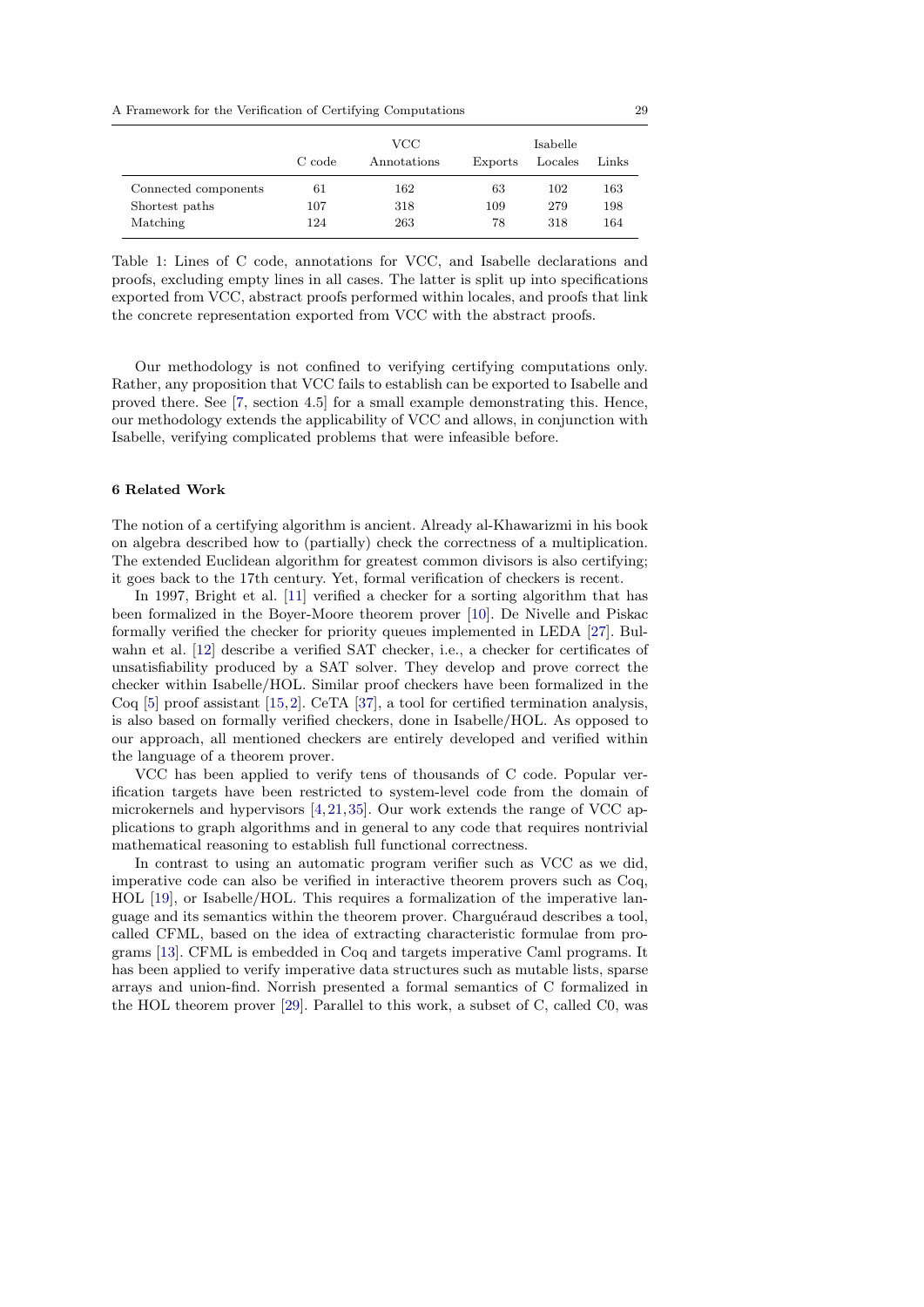formalized in Isabelle/HOL [\[22\]](#page-31-19). Schirmer developed a verification environment for sequential imperative programs (written in the generic imperative programming language Simpl) within Isabelle and embedded C0 into this environment [\[34\]](#page-31-20). His work has been applied, for instance, to verify a compiler for C0 [\[31\]](#page-31-21). More recently, the seL4 microkernel, written in low-level C, has been verified in Isabelle/HOL [\[21\]](#page-31-15) based on the work of Norrish and Schirmer. The underlying approach is refinement starting from an abstract specification via an intermediate implementation in Haskell to the final C code. The reverse process can partly be automated [\[20\]](#page-31-22) yielding a human-readable abstraction of C code in a trustable way. The latter work opens up an alternative path for the verification of certifying computations. One writes the checker in C, uses the trusted translation to obtain an equivalent Simpl program, and then proves checker correctness and the witness property in Isabelle/HOL. We plan to also try this alternative route. There are pros and cons for both approaches and it is too early to claim superiority of one approach over the other. A pro of our current approach is that we annotate the source program, a con is that we use two tools. A pro of the alternative approach is that only one tool is used, a con is that one cannot argue about the source program but must argue about a program obtained by a translation process.

Previous work that proposes, like us, to use interactive theorem provers as backends to code verification systems comprises, for instance, the link between Boogie and Isabelle/HOL [\[9\]](#page-30-11) and the link between Why and Coq [\[17\]](#page-31-23). Both systems have a C verifier frontend. Usually, such approaches for connecting code verifiers and proof assistants give the latter the same information that is made available to the first-order engine, overwhelming the users of the proof assistants with a mass of detail. Instead we allow only clean chunks of mathematics to move between the verifier and the proof assistant. This hides from the proof assistant details of the underlying programming language, thus, requiring the user to discharge only interesting proof obligations.

Shortest-path algorithms, especially imperative implementations thereof, are popular as case studies for demonstrating code verification [\[13,](#page-30-10)[28,](#page-31-24)[8\]](#page-30-12). They target full functional correctness which is in contrast to our goal of instance correctness. Our approach is more general in the sense that we are not restricted to a particular implementation. Instead, our work is directly applicable to any implementation of a shortest path algorithm. Given that the implementation produces, along with the shortest paths, a witness as expected by our checker, we can guarantee the correctness of the particular output, i.e., the computed shortest paths.

To the best of our knowledge, there has been no further attempt to verify algorithms or checkers for connected components or maximum cardinality matchings beside our work.

### <span id="page-29-0"></span>7 Conclusion and Future Work

We described a framework for verification of certifying computations and applied it to three nontrivial combinatorial problems: connectivity of graphs, shortest paths in graphs, and maximum cardinality matchings in graphs. Our work lifts the trustworthiness of certifying algorithms to a new level.

Specifically, for each instance of the considered three problems, we can now give a formal proof of the correctness of the result. Thus, the user has neither to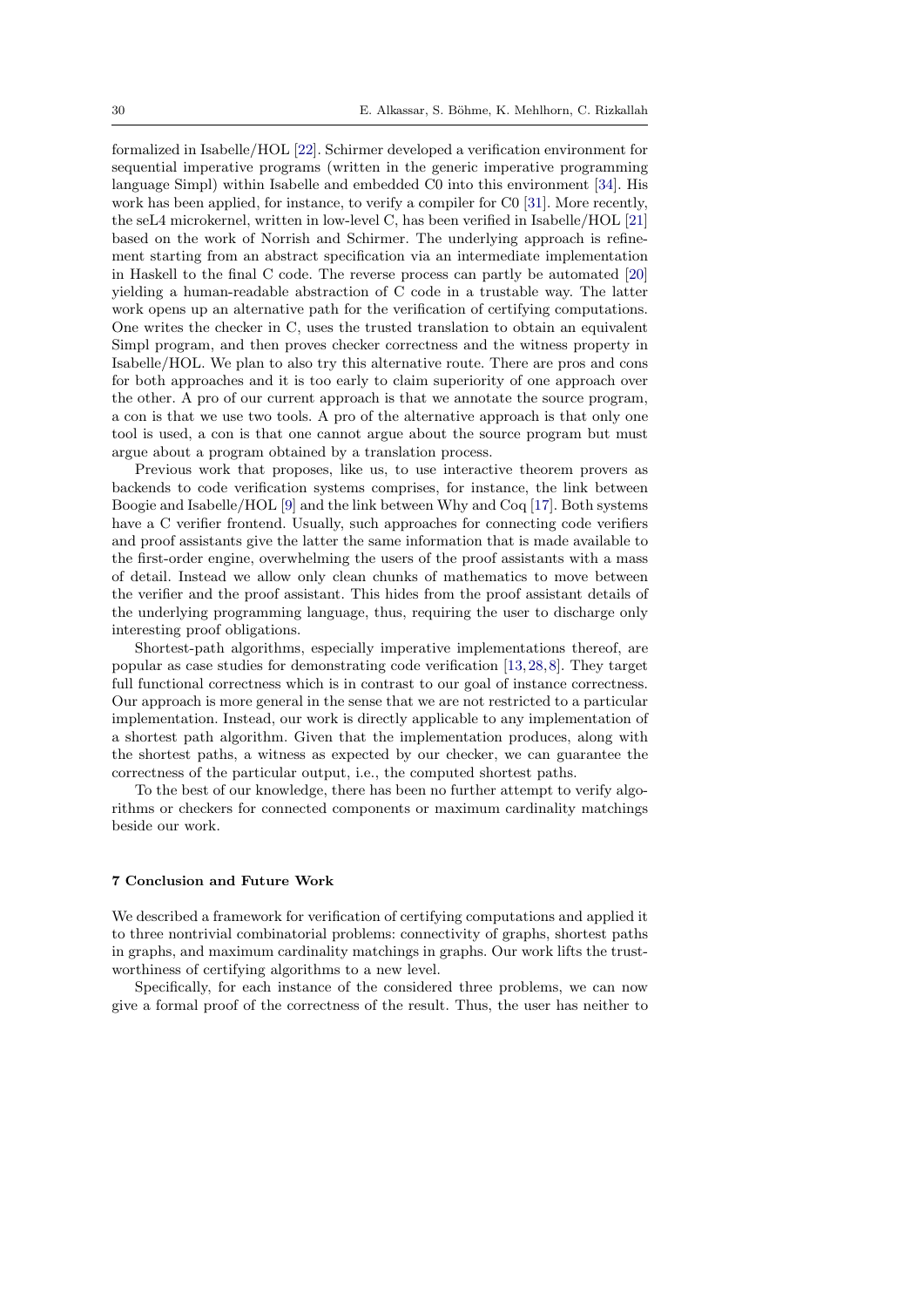trust the implementation of the original algorithm nor the checker, nor does he have to understand why the witness property holds. We stress that we did not prove the correctness of the original programs, but only verify the result of their computation.

Following the lines of our work presented here, the described methodology can be applied to any other problem for which a certifying algorithm is known; see [\[23\]](#page-31-1) for a survey. Most algorithms in LEDA [\[24\]](#page-31-2) are certifying and, in future work, we and others plan to verify more of them, in particular, shortest paths with arbitrary edge costs (Christine Rizkallah [\[33\]](#page-31-9)) and planarity testing (Lars Noschinski).

Our methodology is not restricted to verifying certifying computations. The integration of VCC and Isabelle/HOL should be useful whenever verification of a program requires nontrivial mathematical reasoning.

Acknowledgements We thank Ernie Cohen for his advice on VCC idioms, Mark Hillebrand for insightful discussions on VCC, and Norbert Schirmer for his initial Isabelle support. Moreover, we thank Lars Noschinski for developing a powerful graph library in Isabelle/HOL.

# References

- <span id="page-30-1"></span>1. Alkassar, E., Böhme, S., Mehlhorn, K., Rizkallah, C.: Verification of certifying computations. In: Computer Aided Verification, Lecture Notes in Computer Science, vol. 6806, pp. 67–82. Springer (2011)
- <span id="page-30-8"></span>2. Armand, M., Grégoire, B., Spiwack, A., Théry, L.: Extending Coq with imperative features and its application to SAT verification. In: Interactive Theorem Proving, Lecture Notes in Computer Science, vol. 6172, pp. 83–98. Springer (2010)
- <span id="page-30-2"></span>3. Barnett, M., Chang, B.Y.E., DeLine, R., Jacobs, B., Leino, K.R.M.: Boogie: A modular reusable verifier for object-oriented programs. In: Formal Methods for Components and Objects, Lecture Notes in Computer Science, vol. 4111, pp. 364–387. Springer (2006)
- <span id="page-30-9"></span>4. Baumann, C., Beckert, B., Blasum, H., Bormer, T.: Formal verification of a microkernel used in dependable software systems. In: Computer Safety, Reliability, and Security, Lecture Notes in Computer Science, vol. 5775, pp. 187–200. Springer (2009)
- <span id="page-30-7"></span>5. Bertot, Y., Castéran, P.: Interactive Theorem Proving and Program Development— Coq'Art: The Calculus of Inductive Constructions. Texts in Theoretical Computer Science. An EATCS Series. Springer (2004)
- <span id="page-30-0"></span>6. Blum, M., Kannan, S.: Designing programs that check their work. In: Symposium on Theory of Computing, pp. 86–97. ACM (1989)
- <span id="page-30-3"></span>7. Böhme, S.: Proving theorems of higher-order logic with SMT solvers. Ph.D. thesis, Technische Universität München (2012)
- <span id="page-30-12"></span>8. Böhme, S., Leino, K.R.M., Wolff, B.: HOL-Boogie—An interactive prover for the Boogie program-verifier. In: Theorem Proving in Higher Order Logics, Lecture Notes in Computer Science, vol. 5170, pp. 150–166. Springer (2008)
- <span id="page-30-11"></span>Böhme, S., Moskal, M., Schulte, W., Wolff, B.: HOL-Boogie—an interactive proverbackend for the Verifying C Compiler. Journal of Automated Reasoning 44(1–2), 111–144 (2010)
- <span id="page-30-5"></span>10. Boyer, R.S., Moore, J.S.: A theorem prover for a computational logic. In: Conference on Automated Deduction, Lecture Notes in Computer Science, vol. 449, pp. 1–15. Springer (1990)
- <span id="page-30-4"></span>11. Bright, J.D., Sullivan, G.F., Masson, G.M.: A formally verified sorting certifier. IEEE Transactions on Computers 46(12), 1304–1312 (1997)
- <span id="page-30-6"></span>12. Bulwahn, L., Krauss, A., Haftmann, F., Erkök, L., Matthews, J.: Imperative functional programming with Isabelle/HOL. In: Theorem Proving in Higher Order Logics, Lecture Notes in Computer Science, vol. 5170, pp. 134–149. Springer (2008)
- <span id="page-30-10"></span>13. Charguéraud, A.: Characteristic formulae for the verification of imperative programs. In: International Conference on Functional Programming, pp. 418–430. ACM (2011)